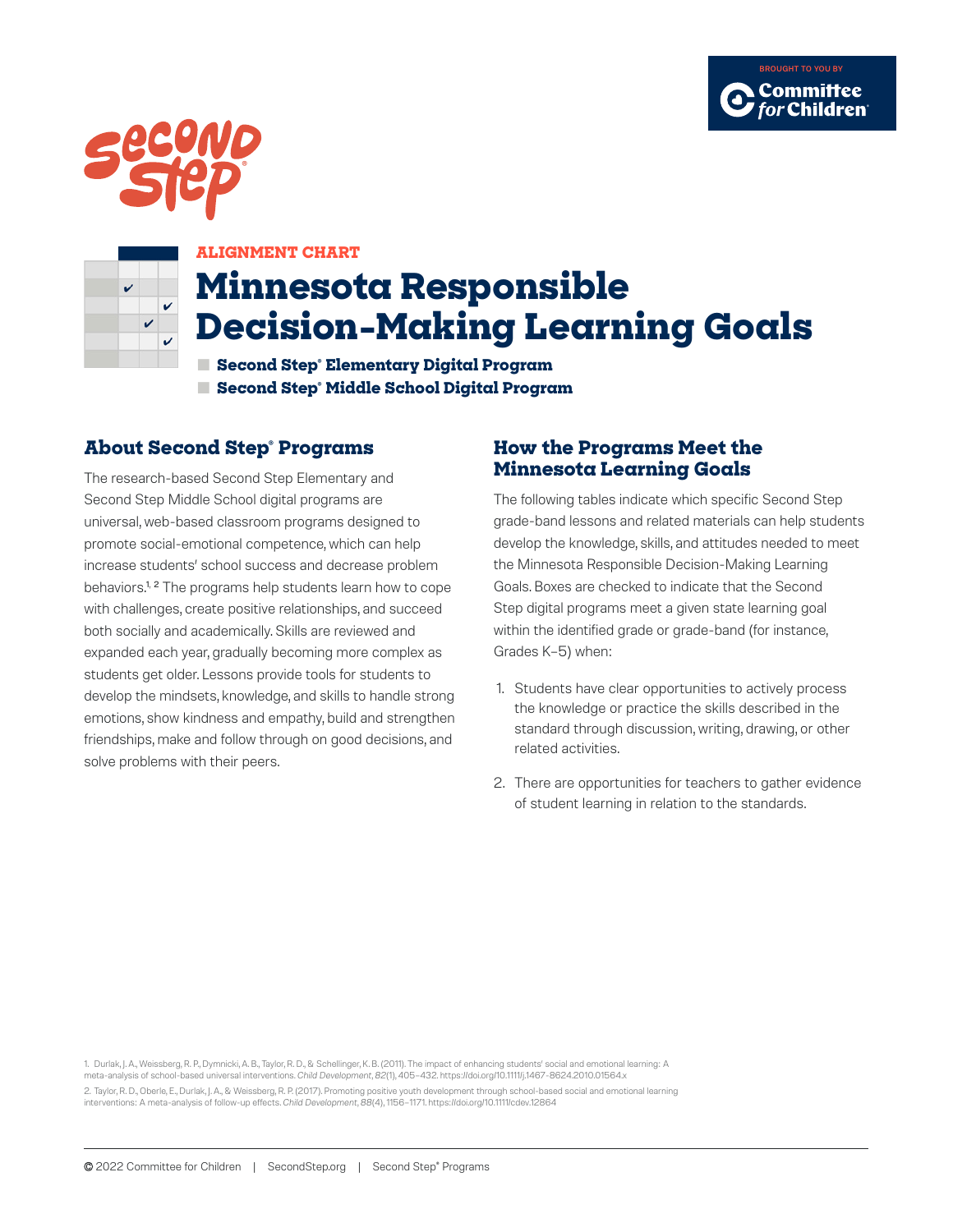**Relationship Skills**

 $\mathbb{R}$ 

p Skills

|                                                                                                                                          |              |                |                                                      |                            |                                         |                                                                                 |                                                                         |                                                  |                                                              |                      |                                      | <b>Key Skills and Concepts</b>            |                           |                                                               |                                                       |                      |                            |                                                                                               |                                                                             |                                    |                                        |                                                    |                                         |                                        |                            |
|------------------------------------------------------------------------------------------------------------------------------------------|--------------|----------------|------------------------------------------------------|----------------------------|-----------------------------------------|---------------------------------------------------------------------------------|-------------------------------------------------------------------------|--------------------------------------------------|--------------------------------------------------------------|----------------------|--------------------------------------|-------------------------------------------|---------------------------|---------------------------------------------------------------|-------------------------------------------------------|----------------------|----------------------------|-----------------------------------------------------------------------------------------------|-----------------------------------------------------------------------------|------------------------------------|----------------------------------------|----------------------------------------------------|-----------------------------------------|----------------------------------------|----------------------------|
| Second                                                                                                                                   |              |                | <b>Brain Builders</b><br>(Executive-Function Skills) |                            |                                         |                                                                                 |                                                                         |                                                  | Unit 1: Growth Mindset & Goal-Setting                        |                      |                                      | <b>Unit 2: Emotion Management</b>         |                           |                                                               |                                                       |                      | Unit 3: Empathy & Kindness |                                                                                               |                                                                             |                                    |                                        | Unit 4: Problem-Solving                            |                                         |                                        |                            |
| Kindergarten-Grade 3<br><b>Minnesota Responsible</b><br><b>Decision-Making Learning Goals</b><br>Second Step® Elementary Digital Program | Attention    | Working memory | Inhibitory control                                   | Cognitive flexibility      | Focus attention and ignore distractions | Persevere through challenges while<br>recognizing mistakes are part of learning | replace<br>and<br>Recognize unhelpful thoughts<br>with helpful thoughts | Understand that the brain can<br>grow and change | improve with<br>Recognize that skills<br>practice and effort | Make a practice plan | Identify and name one's own emotions | Recognize and identify emotions in others | Recognize strong emotions | using strategies<br>Manage strong emotions by<br>to feel calm | and act kindly<br>Recognize kindness<br>toward others | others' perspectives | Develop empathy for others | helps them make friends<br>ionships<br>relati<br>SS.<br>Recognize kindne<br>and strengthen re | calm before<br>$\mathsf{c}_1$<br>Manage strong emotions<br>solving problems | Apply strategies to solve problems | amends<br>Recognize accidents and make | State the problem without blame or<br>name-calling | solutions to a problem<br>Think of many | solutions<br>Explore possible outcomes | Pick the best solution     |
|                                                                                                                                          |              |                |                                                      |                            |                                         |                                                                                 |                                                                         |                                                  |                                                              |                      |                                      |                                           |                           |                                                               |                                                       | Take                 |                            |                                                                                               |                                                                             |                                    |                                        |                                                    |                                         |                                        |                            |
| <b>Learning Goals</b>                                                                                                                    |              |                |                                                      |                            |                                         |                                                                                 |                                                                         |                                                  |                                                              |                      |                                      |                                           |                           |                                                               |                                                       |                      |                            |                                                                                               |                                                                             |                                    |                                        |                                                    |                                         |                                        |                            |
| RS.1.1. Take turns and share with others.                                                                                                |              |                | $\checkmark$                                         |                            |                                         |                                                                                 |                                                                         |                                                  |                                                              |                      |                                      |                                           |                           |                                                               | $\checkmark$                                          |                      |                            | $\checkmark$                                                                                  |                                                                             | $\checkmark$                       |                                        |                                                    |                                         |                                        |                            |
| RS.1.2. Use facial expressions, body language, and tone to effectively<br>communicate thoughts, feelings, emotions, and intentions.      |              |                |                                                      |                            |                                         |                                                                                 |                                                                         |                                                  |                                                              |                      |                                      |                                           |                           |                                                               |                                                       |                      |                            |                                                                                               |                                                                             |                                    |                                        |                                                    |                                         |                                        |                            |
| RS.1.3. Practice sharing genuine encouraging comments to<br>support peers.                                                               |              |                |                                                      |                            |                                         |                                                                                 |                                                                         |                                                  |                                                              |                      |                                      |                                           |                           |                                                               | $\checkmark$                                          | $\mathbf{v}$         | $\checkmark$               | $\checkmark$                                                                                  |                                                                             |                                    |                                        |                                                    |                                         |                                        |                            |
| RS.1.4. Listen to others when they are speaking.                                                                                         | $\checkmark$ | $\checkmark$   | $\checkmark$                                         | $\boldsymbol{\mathcal{U}}$ | $\checkmark$                            |                                                                                 |                                                                         |                                                  |                                                              |                      |                                      |                                           |                           |                                                               |                                                       | $\checkmark$         |                            |                                                                                               |                                                                             |                                    |                                        |                                                    |                                         |                                        |                            |
| RS.2.1. Recognize how various relationships are different.                                                                               |              |                |                                                      |                            |                                         |                                                                                 |                                                                         |                                                  |                                                              |                      |                                      |                                           |                           |                                                               |                                                       |                      |                            |                                                                                               |                                                                             |                                    |                                        |                                                    |                                         |                                        |                            |
| RS.2.2. Identify the qualities others, such as friends, have that you<br>would like to see in yourself.                                  |              |                |                                                      |                            |                                         |                                                                                 |                                                                         |                                                  |                                                              |                      |                                      |                                           |                           |                                                               |                                                       |                      |                            |                                                                                               |                                                                             |                                    |                                        |                                                    |                                         |                                        |                            |
| RS.2.3. Demonstrate ability to develop positive peer relationships<br>based on shared activities/interests.                              |              |                |                                                      |                            |                                         |                                                                                 |                                                                         |                                                  |                                                              |                      |                                      |                                           |                           |                                                               | $\checkmark$                                          | $\sqrt{2}$           | $\vee$                     | $\checkmark$                                                                                  |                                                                             |                                    |                                        |                                                    |                                         |                                        |                            |
| RS.3.1. Describe what conflict is and feelings associated with it.                                                                       |              |                |                                                      |                            |                                         |                                                                                 |                                                                         |                                                  |                                                              |                      |                                      |                                           |                           |                                                               |                                                       |                      |                            |                                                                                               |                                                                             |                                    |                                        |                                                    |                                         |                                        |                            |
| RS.3.2. Demonstrate understanding of the other's point of view<br>when there is conflict.                                                |              |                |                                                      |                            |                                         |                                                                                 |                                                                         |                                                  |                                                              |                      |                                      |                                           |                           |                                                               |                                                       |                      |                            |                                                                                               | $\checkmark$                                                                |                                    | $\checkmark$                           | $\checkmark$                                       | $\checkmark$                            | $\checkmark$                           | $\checkmark$               |
| RS.3.3. Identify potential solutions to the conflict.                                                                                    |              |                |                                                      |                            |                                         |                                                                                 |                                                                         |                                                  |                                                              |                      |                                      |                                           |                           |                                                               |                                                       |                      |                            |                                                                                               |                                                                             | V                                  | $\checkmark$                           |                                                    | $\checkmark$                            | V                                      | $\boldsymbol{\mathcal{U}}$ |
| S-A.1.1. Recognize and label own emotions and feelings.                                                                                  |              |                |                                                      |                            |                                         |                                                                                 |                                                                         |                                                  |                                                              |                      |                                      |                                           |                           |                                                               |                                                       |                      |                            |                                                                                               | V                                                                           |                                    |                                        |                                                    |                                         |                                        |                            |
| S-A.1.2. Identify positive and negative emotions.                                                                                        |              |                |                                                      |                            |                                         |                                                                                 |                                                                         |                                                  |                                                              |                      |                                      |                                           |                           |                                                               |                                                       | $\checkmark$         | $\checkmark$               | $\checkmark$                                                                                  | $\boldsymbol{\mathcal{U}}$                                                  | $\mathbf v$                        | $\checkmark$                           | $\checkmark$                                       | V                                       | V                                      |                            |
| S-A.1.3. Identify emotions related to different situations or events.                                                                    |              |                |                                                      |                            |                                         |                                                                                 |                                                                         |                                                  |                                                              |                      |                                      |                                           |                           | $\checkmark$                                                  | $\checkmark$                                          | $\checkmark$         | $\checkmark$               | $\checkmark$                                                                                  | $\checkmark$                                                                | $\checkmark$                       | $\checkmark$                           | $\checkmark$                                       | $\checkmark$                            | $\checkmark$                           |                            |
| S-A.2.1. Describe own personal qualities, such as likes and dislikes,<br>needs and wants, strengths and challenges.                      |              |                |                                                      |                            |                                         | $\checkmark$                                                                    |                                                                         | $\checkmark$                                     | $\checkmark$                                                 |                      |                                      |                                           |                           |                                                               |                                                       |                      |                            |                                                                                               |                                                                             |                                    |                                        |                                                    |                                         |                                        |                            |
| S-A.2.2. Describe an activity/task in which they may need help in<br>order to be successful.                                             |              |                |                                                      |                            |                                         | $\boldsymbol{\mathcal{U}}$                                                      |                                                                         |                                                  | $\boldsymbol{\mathcal{U}}$                                   | $\boldsymbol{\nu}$   |                                      |                                           |                           | $\checkmark$                                                  |                                                       |                      |                            |                                                                                               |                                                                             |                                    |                                        |                                                    |                                         |                                        |                            |
| S-A.2.3. Identify family, peer, school, community, cultural, and<br>linguistic strengths.                                                |              |                |                                                      |                            |                                         |                                                                                 |                                                                         |                                                  |                                                              |                      |                                      |                                           |                           |                                                               |                                                       |                      |                            |                                                                                               |                                                                             |                                    |                                        |                                                    |                                         |                                        |                            |
| S-A.3.1. Describe what it feels like to feel safe and respected.                                                                         |              |                |                                                      |                            |                                         |                                                                                 |                                                                         |                                                  |                                                              |                      |                                      |                                           |                           |                                                               |                                                       |                      |                            |                                                                                               |                                                                             |                                    |                                        |                                                    |                                         |                                        |                            |
| S-A.3.2. Explain positive and negative consequences for own<br>choices and actions.                                                      |              |                |                                                      |                            |                                         |                                                                                 |                                                                         |                                                  |                                                              |                      |                                      |                                           |                           |                                                               |                                                       |                      |                            | $\checkmark$                                                                                  |                                                                             | $\checkmark$                       | $\checkmark$                           |                                                    |                                         |                                        |                            |
| S-A.3.3. Demonstrate responsibility in taking care of<br>own belongings.                                                                 |              |                |                                                      |                            |                                         |                                                                                 |                                                                         |                                                  |                                                              |                      |                                      |                                           |                           |                                                               |                                                       |                      |                            |                                                                                               |                                                                             |                                    |                                        |                                                    |                                         |                                        |                            |
| S-A.3.4. Demonstrate responsibility when using others' belongings,<br>e.g., asking permission and taking care of the belongings.         |              |                |                                                      |                            |                                         |                                                                                 |                                                                         |                                                  |                                                              |                      |                                      |                                           |                           |                                                               |                                                       |                      |                            |                                                                                               |                                                                             |                                    |                                        |                                                    |                                         |                                        |                            |

**Self-Awareness**

 $\overline{d}$ 



## **Kindergar**

#### **Minnesota Re Decision-Ma**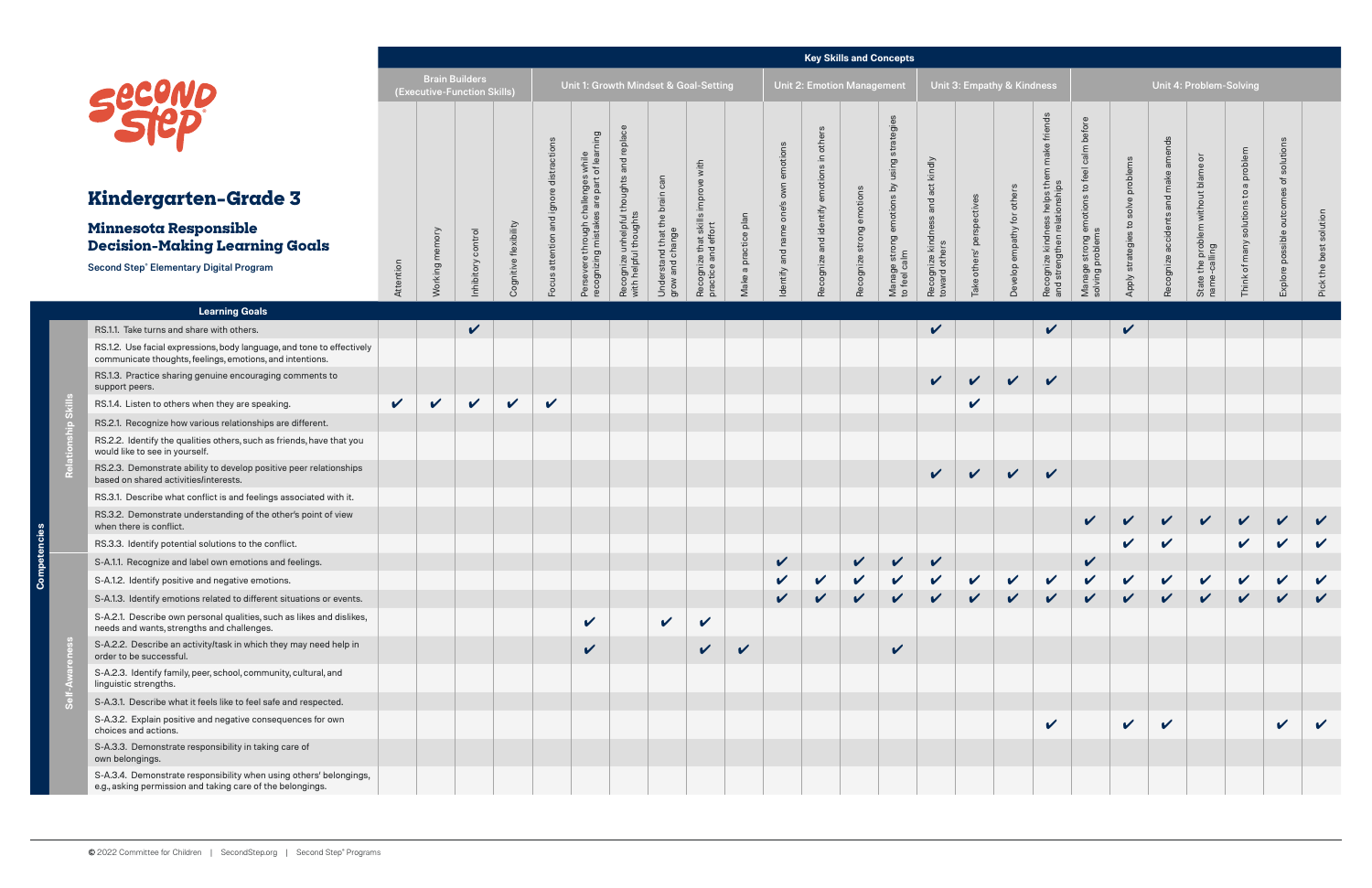**Self-Management**

3  $\theta$ 

|                                                                                                                                                 |           |                   |                                                      |                       |                                           |                                                                                           |                                                                                                                     |                                                  |                                                                     |                            |                                        |                                           | <b>Key Skills and Concepts</b> |                                                                             |                                                    |                                 |                            |                                                                                                  |                                                                                    |                                    |                                     |                                                    |                                         |                                              |                        |
|-------------------------------------------------------------------------------------------------------------------------------------------------|-----------|-------------------|------------------------------------------------------|-----------------------|-------------------------------------------|-------------------------------------------------------------------------------------------|---------------------------------------------------------------------------------------------------------------------|--------------------------------------------------|---------------------------------------------------------------------|----------------------------|----------------------------------------|-------------------------------------------|--------------------------------|-----------------------------------------------------------------------------|----------------------------------------------------|---------------------------------|----------------------------|--------------------------------------------------------------------------------------------------|------------------------------------------------------------------------------------|------------------------------------|-------------------------------------|----------------------------------------------------|-----------------------------------------|----------------------------------------------|------------------------|
| SECONL                                                                                                                                          |           |                   | <b>Brain Builders</b><br>(Executive-Function Skills) |                       |                                           |                                                                                           |                                                                                                                     |                                                  | Unit 1: Growth Mindset & Goal-Setting                               |                            |                                        | <b>Unit 2: Emotion Management</b>         |                                |                                                                             |                                                    |                                 | Unit 3: Empathy & Kindness |                                                                                                  |                                                                                    |                                    | Unit 4: Problem-Solving             |                                                    |                                         |                                              |                        |
| <b>Kindergarten-Grade 3</b><br><b>Minnesota Responsible</b><br><b>Decision-Making Learning Goals</b><br>Second Step® Elementary Digital Program | Attention | memory<br>Working | nhibitory control                                    | Cognitive flexibility | distraction<br>Focus attention and ignore | s while<br>: of learning<br>Persevere through challenges<br>recognizing mistakes are part | ō<br>repla<br>$\mathbf{\overline{o}}$<br>$\sigma$<br>ught:<br>tho<br>Recognize unhelpful 1<br>with helpful thoughts | Understand that the brain can<br>grow and change | with<br>improve<br>ဖ<br>Recognize that skill<br>practice and effort | Make a practice plan       | own emotion<br>Identify and name one's | Recognize and identify emotions in others | Recognize strong emotions      | sing strategies<br>$\overline{a}$<br>Manage strong emotions<br>to feel calm | Recognize kindness and act kindly<br>toward others | perspectives<br>others'<br>Take | Develop empathy for others | helps them make friends<br>ness helps t<br>relationship<br>Recognize kindne<br>and strengthen re | before<br>calm<br>$\mathsf{c}$<br>emotions<br>Manage strong em<br>solving problems | Apply strategies to solve problems | nds<br>Recognize accidents and make | State the problem without blame or<br>name-calling | solutions to a problem<br>Think of many | solutions<br>ঁত<br>Explore possible outcomes | Pick the best solution |
| <b>Learning Goals</b>                                                                                                                           |           |                   |                                                      |                       |                                           |                                                                                           |                                                                                                                     |                                                  |                                                                     |                            |                                        |                                           |                                |                                                                             |                                                    |                                 |                            |                                                                                                  |                                                                                    |                                    |                                     |                                                    |                                         |                                              |                        |
| S-M.1.1. Demonstrate calming strategies in order to manage<br>emotions, thoughts, impulses, and stress.                                         |           |                   |                                                      |                       |                                           |                                                                                           |                                                                                                                     |                                                  |                                                                     |                            |                                        |                                           | V                              | V                                                                           |                                                    |                                 |                            |                                                                                                  | V                                                                                  |                                    |                                     | $\checkmark$                                       |                                         |                                              |                        |
| S-M.1.2. Describe how feelings relate to thoughts and behaviors.                                                                                |           |                   |                                                      |                       |                                           |                                                                                           | $\checkmark$                                                                                                        |                                                  |                                                                     |                            | $\checkmark$                           | $\mathbf v$                               | V                              | $\checkmark$                                                                |                                                    |                                 |                            |                                                                                                  | $\sqrt{2}$                                                                         |                                    | $\checkmark$                        | $\checkmark$                                       | $\checkmark$                            | $\checkmark$                                 | $\checkmark$           |
| S-M.1.3. Recognize choices in own behaviors.                                                                                                    |           |                   |                                                      |                       | $\checkmark$                              |                                                                                           |                                                                                                                     | $\boldsymbol{\mathcal{U}}$                       | $\checkmark$                                                        | $\checkmark$               |                                        |                                           | ✓                              | V                                                                           | $\checkmark$                                       | $\checkmark$                    | $\checkmark$               | $\checkmark$                                                                                     | $\checkmark$                                                                       |                                    | $\checkmark$                        | $\checkmark$                                       |                                         |                                              |                        |
| S-M.1.4. Recognize the importance of not giving up (perseverance).                                                                              |           |                   |                                                      |                       |                                           | $\checkmark$                                                                              | $\checkmark$                                                                                                        | $\checkmark$                                     | $\checkmark$                                                        | V                          |                                        |                                           |                                |                                                                             |                                                    |                                 |                            |                                                                                                  |                                                                                    |                                    |                                     |                                                    |                                         |                                              |                        |
| S-M.2.1. Identify personal goals with assistance from an adult.                                                                                 |           |                   |                                                      |                       |                                           |                                                                                           |                                                                                                                     |                                                  |                                                                     | $\boldsymbol{\mathcal{U}}$ |                                        |                                           |                                |                                                                             |                                                    |                                 |                            |                                                                                                  |                                                                                    |                                    |                                     |                                                    |                                         |                                              |                        |
| S-M.2.2. Monitor progress toward personal goals with assistance<br>from an adult.                                                               |           |                   |                                                      |                       |                                           |                                                                                           |                                                                                                                     |                                                  |                                                                     | $\mathbf{v}$               |                                        |                                           |                                |                                                                             |                                                    |                                 |                            |                                                                                                  |                                                                                    |                                    |                                     |                                                    |                                         |                                              |                        |
| S-M.2.3. Describe and implement simple steps necessary to<br>achieve short-term goals.                                                          |           |                   |                                                      |                       | $\checkmark$                              |                                                                                           | $\checkmark$                                                                                                        |                                                  | $\checkmark$                                                        | $\checkmark$               |                                        |                                           |                                |                                                                             |                                                    |                                 |                            |                                                                                                  |                                                                                    |                                    |                                     |                                                    |                                         |                                              |                        |
| S-M.2.4. Identify personal resources to achieve goals.                                                                                          |           |                   |                                                      |                       |                                           |                                                                                           |                                                                                                                     |                                                  |                                                                     | $\boldsymbol{\mathcal{U}}$ |                                        |                                           |                                |                                                                             |                                                    |                                 |                            |                                                                                                  |                                                                                    |                                    |                                     |                                                    |                                         |                                              |                        |
| S-M.2.5. Demonstrate the ability to receive and act on feedback.                                                                                |           |                   |                                                      |                       |                                           |                                                                                           |                                                                                                                     |                                                  |                                                                     |                            |                                        |                                           |                                |                                                                             |                                                    |                                 |                            |                                                                                                  |                                                                                    |                                    |                                     |                                                    |                                         |                                              |                        |
| SA.1.1. Identify a range of emotional expressions in others, e.g., by<br>facial expression or tone of voice.                                    |           |                   |                                                      |                       |                                           |                                                                                           |                                                                                                                     |                                                  |                                                                     |                            |                                        | $\boldsymbol{\mathcal{U}}$                | V                              |                                                                             | $\checkmark$                                       | $\checkmark$                    | $\checkmark$               | $\checkmark$                                                                                     |                                                                                    |                                    |                                     | $\checkmark$                                       |                                         |                                              |                        |
| SA.1.2. Recognize that others may experience situations differently.                                                                            |           |                   |                                                      |                       |                                           |                                                                                           |                                                                                                                     |                                                  |                                                                     |                            |                                        | V                                         |                                |                                                                             |                                                    |                                 | V                          | V                                                                                                |                                                                                    |                                    | V                                   | V                                                  |                                         | V                                            |                        |
| SA.1.3. Anticipate reactions in others in response to a<br>specific situation.                                                                  |           |                   |                                                      |                       |                                           |                                                                                           |                                                                                                                     |                                                  |                                                                     |                            |                                        | $\checkmark$                              |                                |                                                                             | $\checkmark$                                       | $\boldsymbol{\nu}$              | $\checkmark$               | $\checkmark$                                                                                     |                                                                                    |                                    | $\mathbf v$                         | $\checkmark$                                       | $\boldsymbol{\mathcal{U}}$              | $\checkmark$                                 | $\boldsymbol{\nu}$     |
| SA.2.1. Describe ways that people are similar and different.                                                                                    |           |                   |                                                      |                       |                                           |                                                                                           |                                                                                                                     |                                                  |                                                                     |                            |                                        | V                                         |                                |                                                                             |                                                    |                                 |                            |                                                                                                  |                                                                                    |                                    |                                     |                                                    |                                         |                                              |                        |
| SA.2.2. Describe positive qualities in others.                                                                                                  |           |                   |                                                      |                       |                                           |                                                                                           |                                                                                                                     |                                                  |                                                                     |                            |                                        |                                           |                                |                                                                             |                                                    |                                 |                            |                                                                                                  |                                                                                    |                                    |                                     |                                                    |                                         |                                              |                        |
| SA.2.3. Use respectful language and actions when dealing with<br>conflict or differences of opinions.                                           |           |                   |                                                      |                       |                                           |                                                                                           |                                                                                                                     |                                                  |                                                                     |                            |                                        |                                           |                                |                                                                             |                                                    |                                 |                            |                                                                                                  |                                                                                    |                                    | $\checkmark$                        | $\vee$                                             | $\sqrt{2}$                              | $\checkmark$                                 |                        |
| SA.3.1. Identify and execute responsibilities that contribute to<br>the classroom.                                                              |           |                   |                                                      |                       |                                           |                                                                                           |                                                                                                                     |                                                  |                                                                     |                            |                                        |                                           |                                |                                                                             |                                                    |                                 |                            |                                                                                                  |                                                                                    |                                    |                                     |                                                    |                                         |                                              |                        |
| SA.3.2. Identify how they help others, e.g., feed the dog, share, or<br>clean up when asked.                                                    |           |                   |                                                      |                       |                                           |                                                                                           |                                                                                                                     |                                                  |                                                                     |                            |                                        |                                           |                                |                                                                             | $\mathbf v$                                        | $\checkmark$                    | $\vee$                     | $\checkmark$                                                                                     |                                                                                    |                                    |                                     |                                                    |                                         |                                              |                        |
| SA.3.3. Express how it feels to help others.                                                                                                    |           |                   |                                                      |                       |                                           |                                                                                           |                                                                                                                     |                                                  |                                                                     |                            |                                        |                                           |                                |                                                                             | $\checkmark$                                       |                                 | $\checkmark$               |                                                                                                  |                                                                                    |                                    |                                     |                                                    |                                         |                                              |                        |
| SA.4.1. Identify a trusted adult.                                                                                                               |           |                   |                                                      |                       |                                           |                                                                                           |                                                                                                                     |                                                  |                                                                     |                            |                                        |                                           |                                |                                                                             |                                                    |                                 |                            |                                                                                                  |                                                                                    |                                    |                                     |                                                    |                                         |                                              |                        |
| SA.4.2. Explain situations in which students may need help.                                                                                     |           |                   |                                                      |                       |                                           | $\checkmark$                                                                              |                                                                                                                     |                                                  | $\checkmark$                                                        | $\boldsymbol{\mathcal{U}}$ |                                        |                                           |                                | $\checkmark$                                                                |                                                    |                                 |                            |                                                                                                  | $\checkmark$                                                                       | $\boldsymbol{\mathcal{U}}$         |                                     |                                                    |                                         |                                              |                        |
| SA.4.3. Understand how and where to get help in an<br>emergency situation.                                                                      |           |                   |                                                      |                       |                                           |                                                                                           |                                                                                                                     |                                                  |                                                                     |                            |                                        |                                           |                                |                                                                             |                                                    |                                 |                            |                                                                                                  |                                                                                    |                                    |                                     |                                                    |                                         |                                              |                        |

**Social Awareness**

တိ



## **Kinderga**

### **Minnesota R Decision-Ma**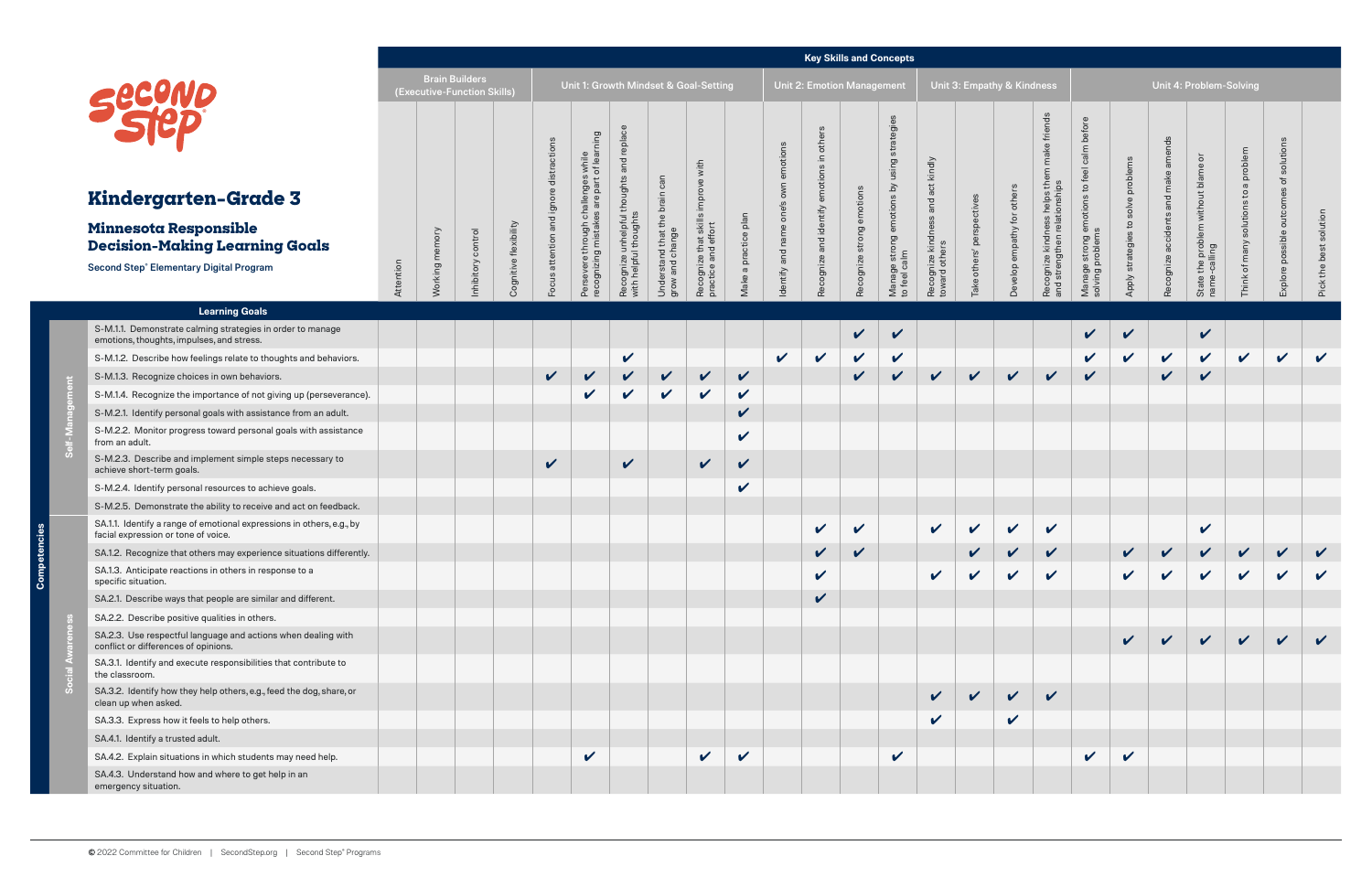|                                                                                                 |           |         |                                                      |                       |                           |                                          |                                           |                                       |                                             |                            |                  |                            |                  | <b>Key Skills and Concepts</b>        |                                              |                            |                            |                                       |                                     |                              |                            |                                                     |                     |                            |                      |
|-------------------------------------------------------------------------------------------------|-----------|---------|------------------------------------------------------|-----------------------|---------------------------|------------------------------------------|-------------------------------------------|---------------------------------------|---------------------------------------------|----------------------------|------------------|----------------------------|------------------|---------------------------------------|----------------------------------------------|----------------------------|----------------------------|---------------------------------------|-------------------------------------|------------------------------|----------------------------|-----------------------------------------------------|---------------------|----------------------------|----------------------|
|                                                                                                 |           |         | <b>Brain Builders</b><br>(Executive-Function Skills) |                       |                           |                                          |                                           | Unit 1: Growth Mindset & Goal-Setting |                                             |                            |                  | Unit 2: Emotion Management |                  |                                       |                                              |                            | Unit 3: Empathy & Kindness |                                       |                                     |                              |                            | Unit 4: Problem-Solving                             |                     |                            |                      |
|                                                                                                 |           |         |                                                      |                       | stractior                 | pa<br>while<br>of lear<br>nges<br>part o | $\bar{\overline{\Omega}}$                 | can                                   | with<br>$\omega$                            |                            | emotions         |                            |                  | $\omega$<br>using strategie           | ndly                                         |                            |                            | $\ddot{\sigma}$<br>make frien         |                                     |                              | 9s<br>make                 | $\overline{\circ}$<br>me                            | problem<br>$\sigma$ |                            |                      |
| <b>Kindergarten-Grade 3</b>                                                                     |           |         |                                                      |                       |                           | aller<br>are<br>ഗ                        | ought:<br>£                               | ain<br>ă                              | $\frac{5}{2}$                               |                            |                  |                            | emotions         |                                       | $\overline{c}$<br>$\overline{O}$<br>$\sigma$ |                            |                            | ss helps the<br>ationships            |                                     | ve probler<br>$\overline{S}$ | and                        | out bla<br>with                                     | $\overline{c}$<br>ഗ | outcom                     |                      |
| Minnesota Responsible<br><b>Decision-Making Learning Goals</b>                                  |           |         | control                                              |                       | Focus attention and ignor | ㅎ<br>hrough<br>mistake<br>고 화            | unhelpful                                 | that the<br>ange                      | skills<br>effort<br>that<br>and<br>$\omega$ | $\frac{a}{b}$<br>$\circ$   |                  | d identify                 |                  | anage strong emotions by<br>feel calm | ਨ                                            | others' perspectives       | Develop empathy for others | ness<br>relati                        |                                     | đ<br>strategies t            | ents<br>accide             | $\overline{ab}$<br>$\overline{g}$<br>$\overline{a}$ | solution<br>of many |                            | solution<br><b>B</b> |
| <b>Second Step® Elementary Digital Program</b>                                                  | Attention | Working | nhibitory                                            | Cognitive flexibility |                           | Persevere t<br>recognizing               | Recognize unhelpfı<br>with helpful though | Understand t<br>grow and cha          | Recognize<br>practice a                     | $\sigma$<br>ake            | dentify and name | Recognize an               | Recognize strong | ∑ ౨                                   | Recognize kinc<br>toward others              | Take                       |                            | Recognize kindne<br>and strengthen re | Manage strong e<br>solving problems | <b>Aldd</b>                  | Recognize                  | State the p<br>name-calli                           | Think               | xplore possibl             | Pick the             |
| <b>Learning Goals</b>                                                                           |           |         |                                                      |                       |                           |                                          |                                           |                                       |                                             |                            |                  |                            |                  |                                       |                                              |                            |                            |                                       |                                     |                              |                            |                                                     |                     |                            |                      |
| RD.1.1. Identify and follow shared bus, classroom, and school norms.                            |           |         |                                                      |                       | $\checkmark$              |                                          |                                           |                                       |                                             |                            |                  |                            |                  | $\boldsymbol{\mathcal{U}}$            | V                                            | $\boldsymbol{\mathcal{U}}$ | $\boldsymbol{\mathcal{U}}$ | V                                     | $\boldsymbol{\mathcal{U}}$          | V                            | $\checkmark$               | $\checkmark$                                        | V                   | $\boldsymbol{\mathcal{U}}$ | $\checkmark$         |
| RD.1.2. Identify and illustrate safe and unsafe behaviors.                                      |           |         |                                                      |                       | $\checkmark$              |                                          |                                           |                                       |                                             |                            |                  |                            |                  |                                       |                                              |                            |                            |                                       |                                     |                              |                            |                                                     |                     |                            |                      |
| RD.1.3. Understand that decisions can have positive and negative<br>effects on self and others. |           |         |                                                      |                       | $\boldsymbol{\nu}$        | $\boldsymbol{\nu}$                       | $\mathbf v$                               | $\mathbf v$                           | $\boldsymbol{\mathcal{U}}$                  | $\boldsymbol{\mathcal{U}}$ |                  |                            |                  |                                       |                                              |                            |                            | $\boldsymbol{\mathcal{U}}$            |                                     | $\checkmark$                 | $\checkmark$               |                                                     | $\checkmark$        | $\mathbf{v}$               | $\checkmark$         |
| RD.2.1. Implement "Stop, Think, and Act" strategy when<br>making decisions.                     |           |         |                                                      |                       |                           |                                          |                                           |                                       |                                             |                            |                  |                            |                  |                                       |                                              |                            |                            |                                       | V                                   | $\mathbf{v}$                 | $\checkmark$               | $\mathbf{v}$                                        | $\checkmark$        | $\boldsymbol{\mathcal{U}}$ | $\checkmark$         |
| RD.2.2. Demonstrate cooperation with social and classroom norms<br>and procedures.              |           |         |                                                      |                       | $\checkmark$              |                                          |                                           |                                       |                                             |                            |                  |                            |                  |                                       | $\mathbf{v}$                                 | $\checkmark$               | $\boldsymbol{\mathcal{U}}$ | $\boldsymbol{\mathcal{U}}$            | $\checkmark$                        | $\mathbf v$                  | $\boldsymbol{\mathcal{U}}$ | $\mathbf{v}$                                        | $\checkmark$        | $\boldsymbol{\mathcal{U}}$ | $\mathbf v$          |
| RD.2.3. Explain the consequences and rewards of actions on self,<br>others, or group.           |           |         |                                                      |                       | $\checkmark$              | $\boldsymbol{\nu}$                       | $\mathbf{v}$                              | $\mathbf{v}$                          | $\boldsymbol{\mathcal{U}}$                  | $\boldsymbol{\nu}$         |                  |                            |                  |                                       | V                                            | $\boldsymbol{\nu}$         | ✔                          | $\boldsymbol{\mathcal{U}}$            |                                     | $\checkmark$                 | V                          |                                                     | V                   | $\boldsymbol{\mathcal{U}}$ | $\checkmark$         |

**Competencies**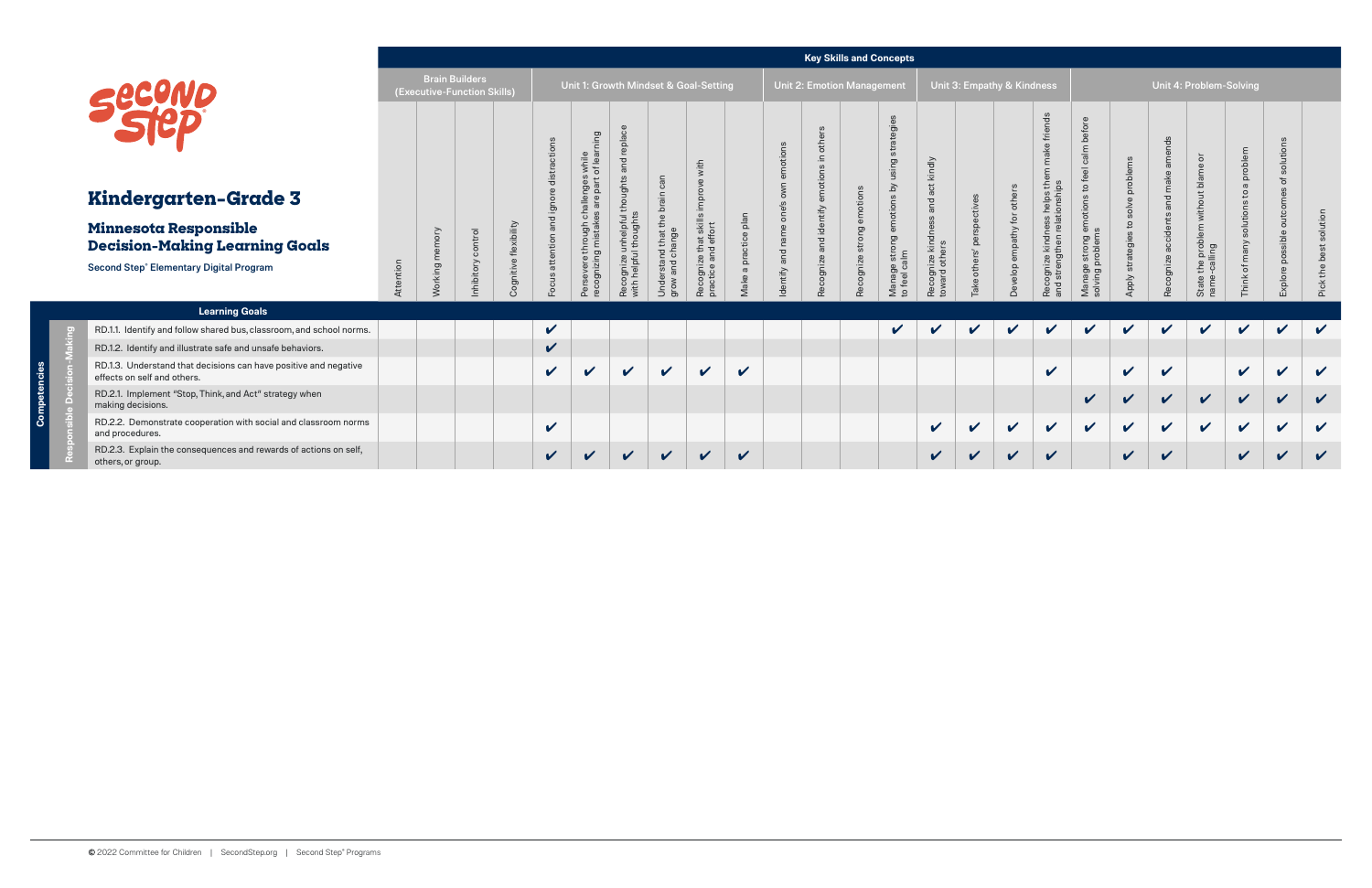င်္ပ

rcies

|                                                                                                                                                                |           |                |                                                      |                       |              |                                                 |                              |                            |                                      |                                                             |                                               | <b>Key Skills and Concepts</b>                   |                                                                                          |                                                |                                                                 |                                                                               |                                                                |                                                               |                                                                     |                                          |                                                                                               |                                                       |                                                                                           |
|----------------------------------------------------------------------------------------------------------------------------------------------------------------|-----------|----------------|------------------------------------------------------|-----------------------|--------------|-------------------------------------------------|------------------------------|----------------------------|--------------------------------------|-------------------------------------------------------------|-----------------------------------------------|--------------------------------------------------|------------------------------------------------------------------------------------------|------------------------------------------------|-----------------------------------------------------------------|-------------------------------------------------------------------------------|----------------------------------------------------------------|---------------------------------------------------------------|---------------------------------------------------------------------|------------------------------------------|-----------------------------------------------------------------------------------------------|-------------------------------------------------------|-------------------------------------------------------------------------------------------|
| <b>Secure</b>                                                                                                                                                  |           |                | <b>Brain Builders</b><br>(Executive-Function Skills) |                       |              | <b>Unit 1: Growth Mindset</b><br>& Goal-Setting |                              |                            |                                      | Unit 2: Emotion Management                                  |                                               |                                                  |                                                                                          | Unit 3: Empathy & Kindness                     |                                                                 |                                                                               |                                                                |                                                               |                                                                     | Unit 4: Problem-Solving                  |                                                                                               |                                                       |                                                                                           |
| <b>Grades 4-5</b>                                                                                                                                              |           |                |                                                      |                       |              |                                                 | goals<br>$\overline{\sigma}$ | goals<br>$\circ$           | hard<br>$\pm$<br>ake<br>emotion      | .≌<br>ဖ<br>otion                                            | strategy<br>$\overline{a}$                    | recurring<br>$\mathbb O$                         | different<br>thing<br>Recognize that people can have<br>points of view about the same th | that empathy and<br>e-taking can help them get | Apply perspective-taking strategies to<br>empathize with others | Apply perspective-taking strategies to make<br>their community a better place | Explain the importance of being calm before<br>problem-solving | of speaking up for<br>problem                                 | and from<br>State the problem without blaming<br>all points of view | view<br>all points of<br>to take         | $\sigma$<br>Evaluate possible outcomes of solutions to<br>problem based on all points of view | and<br>respectful,<br>safe,                           | ldentify when, where, and with whom they<br>think it would be best to work on the problen |
| Minnesota Responsible<br><b>Decision-Making Learning Goals</b>                                                                                                 |           |                |                                                      |                       |              |                                                 | $\omega$<br>progry           | Reflect to inform futur    | strong                               | Recognize that regulating em<br>necessary to make decisions | Apply reappraisal as ar<br>emotion-management | Apply planning ahead to manag<br>strong emotions |                                                                                          |                                                |                                                                 |                                                                               |                                                                | Explain the importance<br>oneself when solving a <sub>l</sub> |                                                                     |                                          |                                                                                               | Pick a solution that is sa<br>could work for everyone |                                                                                           |
| <b>Second Step® Elementary Digital Program</b>                                                                                                                 | Attention | Working memory | nhibitory control                                    | Cognitive flexibility | Set goals    | Make plan                                       | Monitor                      |                            | Recognize that s<br>to think clearly |                                                             |                                               |                                                  |                                                                                          | along with others<br>Recognize<br>ctiv         |                                                                 |                                                                               |                                                                |                                                               |                                                                     | Generate solutions<br>into consideration |                                                                                               |                                                       |                                                                                           |
| <b>Learning Goals</b>                                                                                                                                          |           |                |                                                      |                       |              |                                                 |                              |                            |                                      |                                                             |                                               |                                                  |                                                                                          |                                                |                                                                 |                                                                               |                                                                |                                                               |                                                                     |                                          |                                                                                               |                                                       |                                                                                           |
| RS.1.1. Recognize how groups behave differently than individuals<br>and affect an individual's emotions, attitudes, and behaviors.                             |           |                |                                                      |                       |              |                                                 |                              |                            |                                      |                                                             |                                               |                                                  |                                                                                          |                                                |                                                                 |                                                                               |                                                                |                                                               |                                                                     |                                          |                                                                                               |                                                       |                                                                                           |
| RS.1.2. Recognize how facial expressions, body language, and tone<br>affect interactions.                                                                      |           |                |                                                      |                       |              |                                                 |                              |                            |                                      |                                                             |                                               |                                                  |                                                                                          |                                                |                                                                 |                                                                               |                                                                |                                                               |                                                                     |                                          |                                                                                               |                                                       |                                                                                           |
| RS.1.3. Demonstrate different ways to provide feedback to peers.                                                                                               |           |                |                                                      |                       |              |                                                 |                              |                            |                                      |                                                             |                                               |                                                  |                                                                                          |                                                |                                                                 |                                                                               |                                                                | $\checkmark$                                                  | $\checkmark$                                                        | $\checkmark$                             | $\checkmark$                                                                                  | $\checkmark$                                          |                                                                                           |
| RS.1.4. Use attentive listening skills to foster better communication.                                                                                         |           |                |                                                      |                       |              |                                                 |                              |                            |                                      |                                                             |                                               |                                                  |                                                                                          |                                                | $\checkmark$                                                    |                                                                               |                                                                |                                                               |                                                                     |                                          |                                                                                               |                                                       |                                                                                           |
| RS.2.1. Recognize the difference between positive and negative<br>relationships and identify behaviors that contribute to each.                                |           |                |                                                      |                       |              |                                                 |                              |                            |                                      |                                                             |                                               |                                                  |                                                                                          |                                                |                                                                 |                                                                               |                                                                |                                                               |                                                                     |                                          |                                                                                               |                                                       |                                                                                           |
| RS.2.2. Recognize the value of friendships with a variety of people.                                                                                           |           |                |                                                      |                       |              |                                                 |                              |                            |                                      |                                                             |                                               |                                                  |                                                                                          |                                                |                                                                 |                                                                               |                                                                |                                                               |                                                                     |                                          |                                                                                               |                                                       |                                                                                           |
| RS.2.3. Identify a problem in a relationship and know how to seek<br>appropriate assistance such as asking for peer mediation, adult<br>assistance, and so on. |           |                |                                                      |                       |              |                                                 |                              |                            |                                      |                                                             |                                               |                                                  |                                                                                          |                                                |                                                                 |                                                                               | $\mathbf v$                                                    | $\mathbf v$                                                   | $\checkmark$                                                        | $\checkmark$                             | $\checkmark$                                                                                  | $\checkmark$                                          | $\boldsymbol{\mathcal{U}}$                                                                |
| RS.2.4. Demonstrate capacity to engage in cooperative learning<br>and working toward group learning goals with peers.                                          |           |                |                                                      |                       | $\checkmark$ | $\checkmark$                                    | $\checkmark$                 | $\boldsymbol{\mathcal{U}}$ |                                      |                                                             |                                               |                                                  | $\checkmark$                                                                             |                                                |                                                                 | $\checkmark$                                                                  |                                                                |                                                               |                                                                     |                                          |                                                                                               |                                                       |                                                                                           |
| RS.2.5. Distinguish between positive and negative peer pressure.                                                                                               |           |                |                                                      |                       |              |                                                 |                              |                            |                                      |                                                             |                                               |                                                  |                                                                                          |                                                |                                                                 |                                                                               |                                                                |                                                               |                                                                     |                                          |                                                                                               |                                                       |                                                                                           |
| RS.3.1. Identify conflicts as a natural part of life.                                                                                                          |           |                |                                                      |                       |              |                                                 |                              |                            |                                      |                                                             |                                               |                                                  |                                                                                          |                                                |                                                                 |                                                                               |                                                                | $\mathbf v$                                                   | $\mathbf v$                                                         | $\checkmark$                             | $\checkmark$                                                                                  |                                                       | $\checkmark$                                                                              |
| RS.3.2. Demonstrate the ability to state the problem from multiple<br>perspectives.                                                                            |           |                |                                                      |                       |              |                                                 |                              |                            |                                      |                                                             |                                               |                                                  |                                                                                          |                                                |                                                                 |                                                                               |                                                                |                                                               | $\sqrt{ }$                                                          | $\checkmark$                             | $\mathbf v$                                                                                   |                                                       |                                                                                           |
| RS.3.3. Identify solutions to interpersonal conflict that meet own<br>and others' needs.                                                                       |           |                |                                                      |                       |              |                                                 |                              |                            |                                      |                                                             |                                               |                                                  |                                                                                          |                                                |                                                                 |                                                                               |                                                                |                                                               |                                                                     | $\boldsymbol{\mathcal{U}}$               | $\sqrt{2}$                                                                                    | $\checkmark$                                          |                                                                                           |
| RS.3.4. Demonstrate ability to state the problem using<br>I-statements.                                                                                        |           |                |                                                      |                       |              |                                                 |                              |                            |                                      |                                                             |                                               |                                                  |                                                                                          |                                                |                                                                 |                                                                               |                                                                | $\checkmark$                                                  | $\checkmark$                                                        |                                          |                                                                                               |                                                       |                                                                                           |
| RS.3.5. Understand differences between intent and impact of<br>actions/words.                                                                                  |           |                |                                                      |                       |              |                                                 |                              |                            |                                      |                                                             |                                               |                                                  |                                                                                          |                                                |                                                                 |                                                                               |                                                                |                                                               |                                                                     |                                          |                                                                                               |                                                       |                                                                                           |
| S-A.1.1. Develop more complex vocabulary to communicate their<br>emotions and feelings.                                                                        |           |                |                                                      |                       |              |                                                 |                              |                            |                                      |                                                             |                                               |                                                  |                                                                                          |                                                |                                                                 |                                                                               |                                                                |                                                               |                                                                     |                                          |                                                                                               |                                                       |                                                                                           |
| S-A.1.2. Distinguish degrees of own emotional intensity.                                                                                                       |           |                |                                                      |                       |              |                                                 |                              |                            |                                      |                                                             |                                               |                                                  |                                                                                          |                                                |                                                                 |                                                                               |                                                                |                                                               |                                                                     |                                          |                                                                                               |                                                       |                                                                                           |
| S-A.1.3. Recognize the connection between own thoughts, emotions,<br>and behaviors.                                                                            |           |                |                                                      |                       |              |                                                 |                              |                            |                                      | $\mathbf{v}$                                                | $\mathbf v$                                   | $\checkmark$                                     |                                                                                          | $\mathbf{v}$                                   | $\mathbf{v}$                                                    | $\checkmark$                                                                  | $\boldsymbol{\mathcal{U}}$                                     |                                                               |                                                                     |                                          |                                                                                               |                                                       |                                                                                           |
| S-A.1.4. Describe own physical response to emotion.                                                                                                            |           |                |                                                      |                       |              |                                                 |                              |                            | V                                    |                                                             |                                               |                                                  |                                                                                          |                                                |                                                                 |                                                                               |                                                                |                                                               |                                                                     |                                          |                                                                                               |                                                       |                                                                                           |
| S-A.2.1. Describe the personal strengths and assets they possess<br>that make them successful members of their school and community.                           |           |                |                                                      |                       |              |                                                 |                              |                            |                                      |                                                             |                                               |                                                  |                                                                                          |                                                |                                                                 |                                                                               |                                                                |                                                               |                                                                     |                                          |                                                                                               |                                                       |                                                                                           |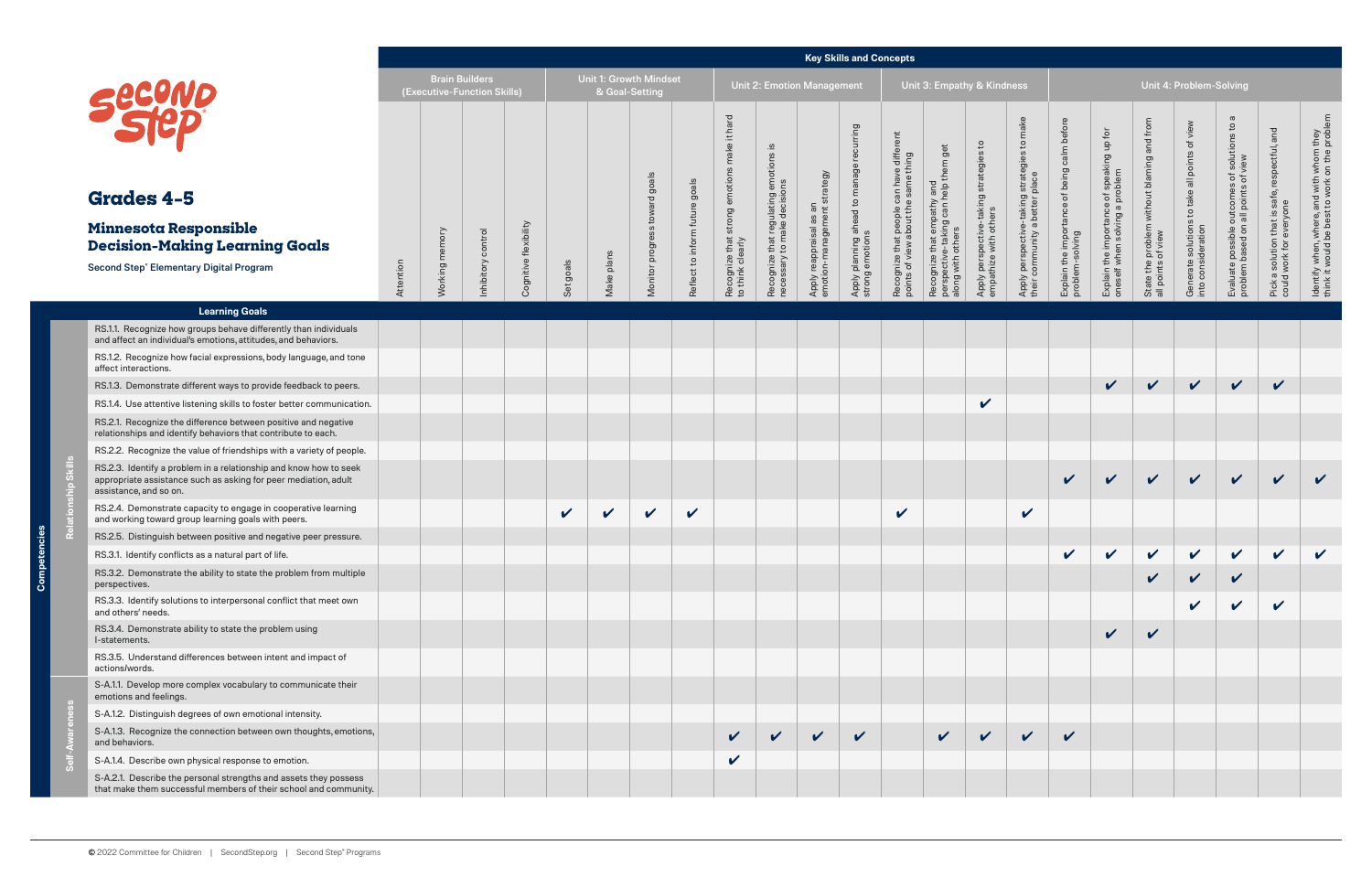Compete

|                                                                                                                                                  |                            |                                                      |                    |                       |                            |                                          |                            |                            |                                                                       |                                                  |                                                        | <b>Key Skills and Concepts</b>                                                 |                                                         |                                                                    |                                                                              |                                                      |                                                                |                                                                             |                                                                     |                                                                        |                                                                                               |                                                        |                                                                                           |
|--------------------------------------------------------------------------------------------------------------------------------------------------|----------------------------|------------------------------------------------------|--------------------|-----------------------|----------------------------|------------------------------------------|----------------------------|----------------------------|-----------------------------------------------------------------------|--------------------------------------------------|--------------------------------------------------------|--------------------------------------------------------------------------------|---------------------------------------------------------|--------------------------------------------------------------------|------------------------------------------------------------------------------|------------------------------------------------------|----------------------------------------------------------------|-----------------------------------------------------------------------------|---------------------------------------------------------------------|------------------------------------------------------------------------|-----------------------------------------------------------------------------------------------|--------------------------------------------------------|-------------------------------------------------------------------------------------------|
|                                                                                                                                                  |                            | <b>Brain Builders</b><br>(Executive-Function Skills) |                    |                       |                            | Unit 1: Growth Mindset<br>& Goal-Setting |                            |                            |                                                                       |                                                  | <b>Unit 2: Emotion Management</b>                      |                                                                                |                                                         | Unit 3: Empathy & Kindness                                         |                                                                              |                                                      |                                                                |                                                                             |                                                                     | Unit 4: Problem-Solving                                                |                                                                                               |                                                        |                                                                                           |
| <b>Grades 4-5</b>                                                                                                                                |                            |                                                      |                    |                       |                            |                                          | s toward goals             | goals                      | it hard<br>make<br>Recognize that strong emotions<br>to think clearly | that regulating emotions is<br>to make decisions |                                                        | turring<br>$\overline{O}$<br>Apply planning ahead to manage<br>strong emotions | that people can have differe<br>ew about the same thing | get<br>e that empathy and<br>ve-taking can help them g<br>n others | $\mathsf{c}$<br>Apply perspective-taking strategies<br>empathize with others | strategies to make<br>place                          | Explain the importance of being calm before<br>problem-solving | Explain the importance of speaking up for<br>oneself when solving a problem | and from<br>State the problem without blaming<br>all points of view | view<br>Generate solutions to take all points of<br>into consideration | $\sigma$<br>Evaluate possible outcomes of solutions to<br>problem based on all points of view | and<br>safe, respectful,                               | ldentify when, where, and with whom they<br>think it would be best to work on the probler |
| <b>Minnesota Responsible</b>                                                                                                                     |                            |                                                      |                    |                       |                            |                                          |                            | future                     |                                                                       |                                                  |                                                        |                                                                                |                                                         |                                                                    |                                                                              |                                                      |                                                                |                                                                             |                                                                     |                                                                        |                                                                                               |                                                        |                                                                                           |
| <b>Decision-Making Learning Goals</b>                                                                                                            |                            |                                                      |                    |                       |                            |                                          |                            | to inform                  |                                                                       |                                                  |                                                        |                                                                                |                                                         |                                                                    |                                                                              |                                                      |                                                                |                                                                             |                                                                     |                                                                        |                                                                                               |                                                        |                                                                                           |
| <b>Second Step® Elementary Digital Program</b>                                                                                                   | Attention                  | Working memory                                       | Inhibitory control | Cognitive flexibility | Set goals                  | Make plans                               | Monitor progres            | Reflect                    |                                                                       | Recognize t<br>necessary t                       | Apply reappraisal as an<br>emotion-management strategy |                                                                                | Recognize that<br>points of view a                      | Recognize t<br>perspective<br>along with o                         |                                                                              | Apply perspective-taking<br>their community a better |                                                                |                                                                             |                                                                     |                                                                        |                                                                                               | Pick a solution that is sat<br>could work for everyone |                                                                                           |
| <b>Learning Goals</b>                                                                                                                            |                            |                                                      |                    |                       |                            |                                          |                            |                            |                                                                       |                                                  |                                                        |                                                                                |                                                         |                                                                    |                                                                              |                                                      |                                                                |                                                                             |                                                                     |                                                                        |                                                                                               |                                                        |                                                                                           |
| S-A.2.2. Identify and explore opportunities to develop skills<br>and talents.                                                                    |                            |                                                      |                    |                       | $\mathbf v$                |                                          | V                          | $\checkmark$               |                                                                       |                                                  |                                                        |                                                                                |                                                         |                                                                    |                                                                              |                                                      |                                                                |                                                                             |                                                                     |                                                                        |                                                                                               |                                                        |                                                                                           |
| S-A.2.3. Determine ways to use family, school, and community<br>resources to accomplish tasks.                                                   |                            |                                                      |                    |                       |                            | $\checkmark$                             |                            |                            |                                                                       |                                                  |                                                        |                                                                                |                                                         |                                                                    |                                                                              |                                                      |                                                                |                                                                             |                                                                     |                                                                        |                                                                                               |                                                        |                                                                                           |
| S-A.3.1. Define own role in ensuring safety and respect for others.                                                                              |                            |                                                      |                    |                       |                            |                                          |                            |                            |                                                                       |                                                  |                                                        |                                                                                |                                                         |                                                                    |                                                                              |                                                      |                                                                |                                                                             |                                                                     |                                                                        |                                                                                               |                                                        |                                                                                           |
| S-A.3.2. Accept positive or negative consequences of own choices<br>and actions.                                                                 |                            |                                                      |                    |                       |                            |                                          | $\checkmark$               | $\checkmark$               |                                                                       | $\checkmark$                                     |                                                        | $\checkmark$                                                                   |                                                         | $\checkmark$                                                       | $\checkmark$                                                                 | $\checkmark$                                         |                                                                | $\checkmark$                                                                | $\checkmark$                                                        | $\checkmark$                                                           | $\checkmark$                                                                                  | $\checkmark$                                           | $\checkmark$                                                                              |
| S-A.3.3. Identify areas of personal responsibility.                                                                                              |                            |                                                      |                    |                       |                            |                                          |                            |                            |                                                                       |                                                  |                                                        |                                                                                |                                                         |                                                                    |                                                                              |                                                      |                                                                |                                                                             |                                                                     |                                                                        |                                                                                               |                                                        |                                                                                           |
| S-A.3.4. Explain the benefits of being responsible to self and others.                                                                           |                            |                                                      |                    |                       |                            |                                          |                            |                            |                                                                       |                                                  |                                                        |                                                                                |                                                         |                                                                    |                                                                              |                                                      |                                                                |                                                                             |                                                                     |                                                                        |                                                                                               |                                                        |                                                                                           |
| S-M.1.1. Use coping skills such as calming down, walking away,<br>self-talk, seeking help, or mediation to manage own emotions<br>and behaviors. |                            |                                                      |                    |                       |                            |                                          |                            |                            | $\mathbf v$                                                           | $\checkmark$                                     | $\checkmark$                                           | $\checkmark$                                                                   |                                                         |                                                                    |                                                                              |                                                      | $\mathbf v$                                                    |                                                                             |                                                                     |                                                                        |                                                                                               |                                                        |                                                                                           |
| S-M.1.2. Use constructive ways of expressing own emotions,<br>thoughts, impulses, and stress such as through using I-statements.                 |                            |                                                      |                    |                       |                            |                                          |                            |                            |                                                                       |                                                  | $\boldsymbol{\mathcal{U}}$                             | $\checkmark$                                                                   |                                                         |                                                                    |                                                                              |                                                      |                                                                | $\checkmark$                                                                | $\mathbf v$                                                         |                                                                        |                                                                                               |                                                        |                                                                                           |
| S-M.1.3. Understand causes and effects of own emotions, thoughts,<br>impulses, stress, and distress.                                             |                            |                                                      |                    |                       |                            |                                          |                            |                            | $\checkmark$                                                          | $\boldsymbol{\mathcal{U}}$                       | $\checkmark$                                           | $\checkmark$                                                                   |                                                         |                                                                    |                                                                              |                                                      | $\checkmark$                                                   |                                                                             |                                                                     |                                                                        |                                                                                               |                                                        |                                                                                           |
| S-M.1.4. Adapt for and overcome obstacles by demonstrating<br>perseverance.                                                                      | $\boldsymbol{\mathcal{U}}$ | $\checkmark$                                         | $\mathbf v$        | $\checkmark$          | $\boldsymbol{\mathcal{U}}$ |                                          | $\boldsymbol{\mathcal{U}}$ | $\boldsymbol{\nu}$         |                                                                       |                                                  |                                                        |                                                                                |                                                         |                                                                    |                                                                              |                                                      |                                                                |                                                                             |                                                                     |                                                                        |                                                                                               |                                                        |                                                                                           |
| S-M.1.5. Analyze the relationship between own ethical values-such<br>as honesty, respect, and integrity-and behavior.                            |                            |                                                      |                    |                       |                            |                                          |                            |                            |                                                                       |                                                  |                                                        |                                                                                | $\checkmark$                                            | $\checkmark$                                                       |                                                                              | $\checkmark$                                         |                                                                |                                                                             | $\checkmark$                                                        | $\checkmark$                                                           | $\checkmark$                                                                                  | $\checkmark$                                           |                                                                                           |
| S-M.2.1. Identify goals across multiple domains (e.g., academic,<br>personal, and social).                                                       |                            |                                                      |                    |                       | $\checkmark$               |                                          | $\checkmark$               | $\checkmark$               |                                                                       |                                                  |                                                        |                                                                                |                                                         |                                                                    |                                                                              |                                                      |                                                                |                                                                             |                                                                     |                                                                        |                                                                                               |                                                        |                                                                                           |
| S-M.2.2. Monitor progress toward goals across multiple domains.                                                                                  |                            |                                                      |                    |                       |                            |                                          | $\checkmark$               | $\checkmark$               |                                                                       |                                                  |                                                        |                                                                                |                                                         |                                                                    |                                                                              |                                                      |                                                                |                                                                             |                                                                     |                                                                        |                                                                                               |                                                        |                                                                                           |
| S-M.2.3. Implement steps necessary to achieve goals.                                                                                             |                            |                                                      |                    |                       | $\mathbf{v}$               | $\boldsymbol{\nu}$                       | $\checkmark$               | $\boldsymbol{\mathcal{U}}$ |                                                                       |                                                  |                                                        |                                                                                |                                                         |                                                                    |                                                                              |                                                      |                                                                |                                                                             |                                                                     |                                                                        |                                                                                               |                                                        |                                                                                           |
| S-M.2.4. Identify internal and external resources necessary to<br>overcome obstacles in meeting goals.                                           |                            |                                                      |                    |                       |                            | V                                        | $\checkmark$               |                            |                                                                       |                                                  |                                                        |                                                                                |                                                         |                                                                    |                                                                              |                                                      |                                                                |                                                                             |                                                                     |                                                                        |                                                                                               |                                                        |                                                                                           |
| S-M.2.5. Demonstrate the ability to actively engage in a<br>feedback loop.                                                                       |                            |                                                      |                    |                       |                            |                                          |                            |                            |                                                                       |                                                  |                                                        |                                                                                |                                                         |                                                                    |                                                                              |                                                      |                                                                | $\checkmark$                                                                | $\checkmark$                                                        | $\checkmark$                                                           | $\checkmark$                                                                                  | $\checkmark$                                           |                                                                                           |
| SA.1.1. Identify how own behavior affects the emotions of others.                                                                                |                            |                                                      |                    |                       |                            |                                          |                            |                            | $\checkmark$                                                          |                                                  |                                                        |                                                                                |                                                         | $\checkmark$                                                       |                                                                              | $\checkmark$                                         |                                                                |                                                                             | $\checkmark$                                                        |                                                                        | $\checkmark$                                                                                  |                                                        | $\checkmark$                                                                              |
| SA.1.2. Demonstrate respect for others' perspectives and<br>points of view.                                                                      |                            |                                                      |                    |                       |                            |                                          |                            |                            |                                                                       |                                                  |                                                        |                                                                                |                                                         |                                                                    |                                                                              | $\boldsymbol{\mathcal{U}}$                           |                                                                |                                                                             | $\mathbf{v}$                                                        | $\checkmark$                                                           | $\checkmark$                                                                                  | $\checkmark$                                           | $\checkmark$                                                                              |
| SA.1.3. Identify verbal, physical, or situational cues that indicate how<br>others may feel.                                                     |                            |                                                      |                    |                       |                            |                                          |                            |                            | $\checkmark$                                                          | $\checkmark$                                     |                                                        |                                                                                | $\checkmark$                                            |                                                                    |                                                                              |                                                      | $\checkmark$                                                   |                                                                             |                                                                     |                                                                        |                                                                                               |                                                        |                                                                                           |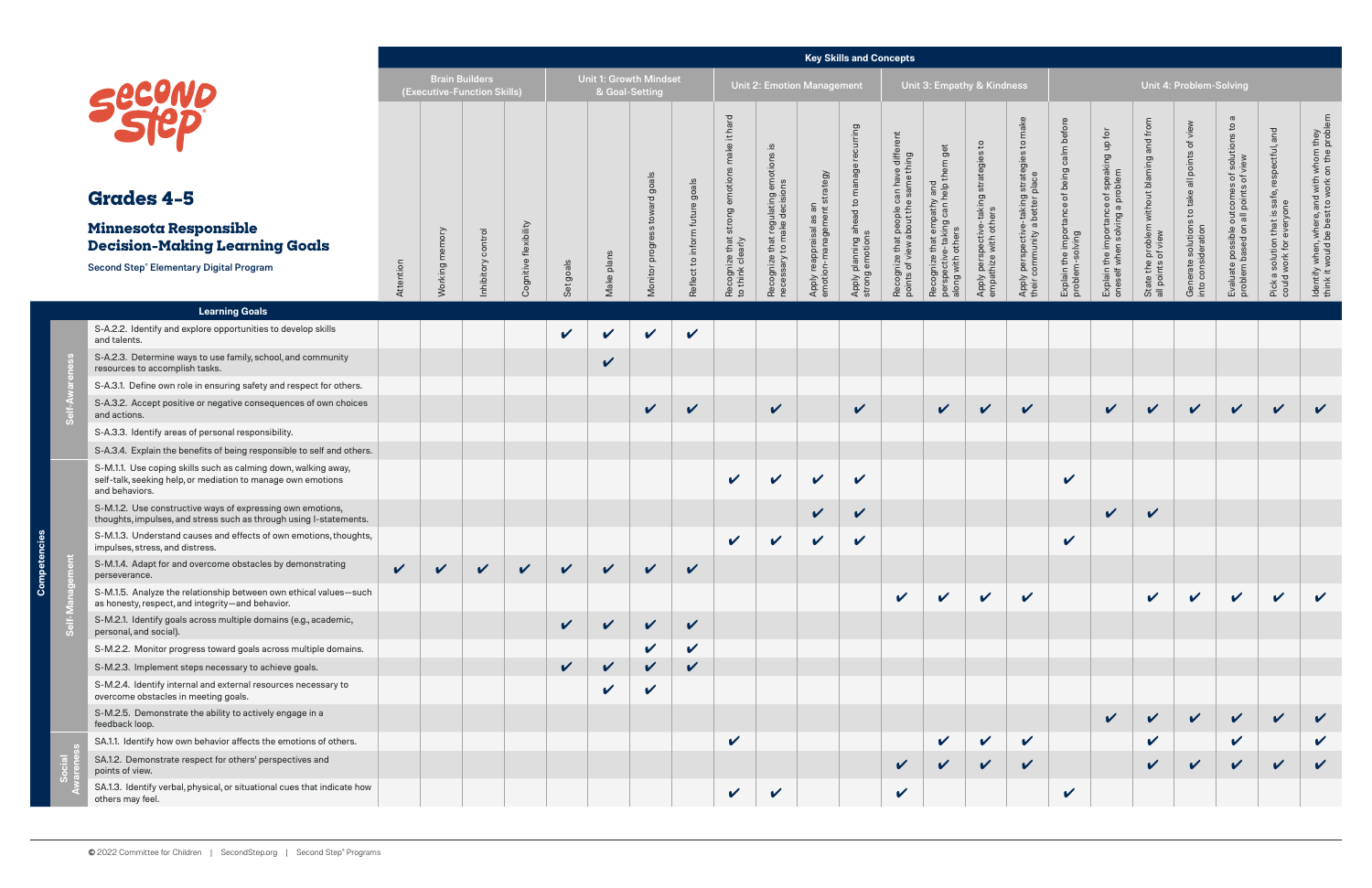Compete

|                                                                                                                                                                |           |                |                                                      |             |              |                                          |                                        |                                      |                                                                                  |                                                                                |                                                                 | <b>Key Skills and Concepts</b>                                 |                                                                                 |                                                                     |                                                                 |                                                                               |                                                                |                                                                             |                                                                     |                                                                        |                                                                                               |                                                                             |                                                                                          |
|----------------------------------------------------------------------------------------------------------------------------------------------------------------|-----------|----------------|------------------------------------------------------|-------------|--------------|------------------------------------------|----------------------------------------|--------------------------------------|----------------------------------------------------------------------------------|--------------------------------------------------------------------------------|-----------------------------------------------------------------|----------------------------------------------------------------|---------------------------------------------------------------------------------|---------------------------------------------------------------------|-----------------------------------------------------------------|-------------------------------------------------------------------------------|----------------------------------------------------------------|-----------------------------------------------------------------------------|---------------------------------------------------------------------|------------------------------------------------------------------------|-----------------------------------------------------------------------------------------------|-----------------------------------------------------------------------------|------------------------------------------------------------------------------------------|
|                                                                                                                                                                |           |                | <b>Brain Builders</b><br>(Executive-Function Skills) |             |              | Unit 1: Growth Mindset<br>& Goal-Setting |                                        |                                      |                                                                                  |                                                                                | Unit 2: Emotion Management                                      |                                                                |                                                                                 | Unit 3: Empathy & Kindness                                          |                                                                 |                                                                               |                                                                |                                                                             |                                                                     | Unit 4: Problem-Solving                                                |                                                                                               |                                                                             |                                                                                          |
| Secono<br><b>Grades 4-5</b><br><b>Minnesota Responsible</b><br><b>Decision-Making Learning Goals</b><br><b>Second Step® Elementary Digital Program</b>         |           | Working memory | Inhibitory control                                   | flexibility |              |                                          | goals<br>$\overline{\sigma}$<br>progry | goals<br>future<br>Reflect to inform | hard<br>$\pm$<br>ake<br>emotio<br>strong<br>Recognize that s<br>to think clearly | .≌.<br>$\omega$<br>Recognize that regulating em<br>necessary to make decisions | strategy<br>an<br>Apply reappraisal as ar<br>emotion-management | recurring<br>Apply planning ahead to manage<br>strong emotions | Recognize that people can have different<br>points of view about the same thing | that empathy and<br>e-taking can help them get<br>along with others | Apply perspective-taking strategies to<br>empathize with others | Apply perspective-taking strategies to make<br>their community a better place | Explain the importance of being calm before<br>problem-solving | Explain the importance of speaking up for<br>oneself when solving a problem | and from<br>State the problem without blaming<br>all points of view | view<br>Generate solutions to take all points of<br>into consideration | $\sigma$<br>Evaluate possible outcomes of solutions to<br>problem based on all points of view | and<br>Pick a solution that is safe, respectful,<br>could work for everyone | ldentify when, where, and with whom they<br>think it would be best to work on the proble |
|                                                                                                                                                                | Attention |                |                                                      | Cognitive   | Set goals    | Make plans                               | Monitor                                |                                      |                                                                                  |                                                                                |                                                                 |                                                                |                                                                                 | Recognize t<br>perspective                                          |                                                                 |                                                                               |                                                                |                                                                             |                                                                     |                                                                        |                                                                                               |                                                                             |                                                                                          |
| <b>Learning Goals</b>                                                                                                                                          |           |                |                                                      |             |              |                                          |                                        |                                      |                                                                                  |                                                                                |                                                                 |                                                                |                                                                                 |                                                                     |                                                                 |                                                                               |                                                                |                                                                             |                                                                     |                                                                        |                                                                                               |                                                                             |                                                                                          |
| SA.2.1. Describe benefits of personal qualities of others and why<br>everyone shouldn't be the same.                                                           |           |                |                                                      |             |              |                                          |                                        |                                      |                                                                                  |                                                                                |                                                                 |                                                                |                                                                                 |                                                                     |                                                                 |                                                                               |                                                                |                                                                             |                                                                     |                                                                        |                                                                                               |                                                                             |                                                                                          |
| SA.2.2. Offer alternative ways for addressing conflict or differences<br>of opinions with peers.                                                               |           |                |                                                      |             |              |                                          |                                        |                                      |                                                                                  |                                                                                |                                                                 |                                                                |                                                                                 |                                                                     |                                                                 |                                                                               |                                                                |                                                                             | $\checkmark$                                                        | $\checkmark$                                                           | $\checkmark$                                                                                  | V                                                                           |                                                                                          |
| SA.2.3. Identify contributions of various social and cultural groups.                                                                                          |           |                |                                                      |             |              |                                          |                                        |                                      |                                                                                  |                                                                                |                                                                 |                                                                |                                                                                 |                                                                     |                                                                 |                                                                               |                                                                |                                                                             |                                                                     |                                                                        |                                                                                               |                                                                             |                                                                                          |
| SA.2.4. Define and recognize examples of stereotyping,<br>discrimination, and prejudice.                                                                       |           |                |                                                      |             |              |                                          |                                        |                                      |                                                                                  |                                                                                |                                                                 |                                                                |                                                                                 |                                                                     |                                                                 |                                                                               |                                                                |                                                                             |                                                                     |                                                                        |                                                                                               |                                                                             |                                                                                          |
| SA.3.1. Work collaboratively with peers to identify, understand, and<br>respond to a social need. This work could be a community or school<br>service project. |           |                |                                                      |             |              |                                          |                                        |                                      |                                                                                  |                                                                                |                                                                 |                                                                | $\boldsymbol{\mathcal{U}}$                                                      |                                                                     | $\checkmark$                                                    | $\checkmark$                                                                  |                                                                |                                                                             |                                                                     |                                                                        |                                                                                               |                                                                             |                                                                                          |
| SA.3.2. Describe what was learned about self in helping others.                                                                                                |           |                |                                                      |             |              |                                          |                                        |                                      |                                                                                  |                                                                                |                                                                 |                                                                |                                                                                 |                                                                     |                                                                 |                                                                               |                                                                |                                                                             |                                                                     |                                                                        |                                                                                               |                                                                             |                                                                                          |
| SA.3.3. Identify and perform tasks that contribute to the school<br>and community.                                                                             |           |                |                                                      |             |              |                                          |                                        |                                      |                                                                                  |                                                                                |                                                                 |                                                                | $\checkmark$                                                                    |                                                                     |                                                                 | $\checkmark$                                                                  |                                                                |                                                                             |                                                                     |                                                                        |                                                                                               |                                                                             |                                                                                          |
| SA.4.1. Recognize qualities of positive peer and adult role models.                                                                                            |           |                |                                                      |             |              |                                          |                                        |                                      |                                                                                  |                                                                                |                                                                 |                                                                |                                                                                 |                                                                     |                                                                 |                                                                               |                                                                |                                                                             |                                                                     |                                                                        |                                                                                               |                                                                             |                                                                                          |
| SA.4.2. Distinguish situations when students need support versus<br>when they don't.                                                                           |           |                |                                                      |             |              |                                          |                                        |                                      |                                                                                  |                                                                                |                                                                 | $\checkmark$                                                   |                                                                                 |                                                                     |                                                                 |                                                                               | $\checkmark$                                                   |                                                                             |                                                                     |                                                                        |                                                                                               | V                                                                           | $\checkmark$                                                                             |
| SA.4.3. Explain how family members, peers, school personnel,<br>and community members can support school success and<br>responsible behavior.                  |           |                |                                                      |             |              |                                          |                                        |                                      |                                                                                  |                                                                                |                                                                 |                                                                |                                                                                 |                                                                     |                                                                 |                                                                               |                                                                |                                                                             |                                                                     |                                                                        |                                                                                               |                                                                             |                                                                                          |
| RD.1.1. Contribute to school safety by supporting classroom,<br>lunchroom, and playground shared norms and rules.                                              |           |                |                                                      |             |              |                                          |                                        |                                      |                                                                                  |                                                                                |                                                                 |                                                                |                                                                                 |                                                                     |                                                                 |                                                                               |                                                                |                                                                             |                                                                     |                                                                        |                                                                                               |                                                                             |                                                                                          |
| RD.1.2. Identify ways certain decisions or choices affect short- and<br>long-term goals.                                                                       |           |                |                                                      |             | $\checkmark$ | $\checkmark$                             | $\checkmark$                           | $\boldsymbol{\mathcal{U}}$           |                                                                                  |                                                                                |                                                                 |                                                                |                                                                                 |                                                                     |                                                                 |                                                                               |                                                                |                                                                             |                                                                     |                                                                        |                                                                                               |                                                                             |                                                                                          |
| RD.1.3. Identify positive and negative consequences of decisions for<br>self and others.                                                                       |           |                |                                                      |             |              |                                          |                                        | $\checkmark$                         |                                                                                  |                                                                                | $\checkmark$                                                    | $\checkmark$                                                   |                                                                                 | $\checkmark$                                                        | $\checkmark$                                                    | $\mathbf v$                                                                   |                                                                | $\checkmark$                                                                | $\checkmark$                                                        | $\mathbf v$                                                            | $\checkmark$                                                                                  | $\checkmark$                                                                |                                                                                          |
| RD.2.1. Identify a variety of decisions/problems that students<br>have at school.                                                                              |           |                |                                                      |             |              |                                          |                                        |                                      |                                                                                  |                                                                                |                                                                 |                                                                | V                                                                               |                                                                     |                                                                 | $\checkmark$                                                                  | $\mathbf v$                                                    |                                                                             | $\checkmark$                                                        | $\checkmark$                                                           | $\checkmark$                                                                                  | $\checkmark$                                                                | $\checkmark$                                                                             |
| RD.2.2. Generate alternative solutions to own identified problems.                                                                                             |           |                |                                                      |             |              |                                          |                                        |                                      |                                                                                  |                                                                                |                                                                 |                                                                |                                                                                 |                                                                     |                                                                 |                                                                               |                                                                |                                                                             |                                                                     | $\checkmark$                                                           | $\checkmark$                                                                                  | $\checkmark$                                                                |                                                                                          |
| RD.2.3. Assess consequences of possible solutions for the<br>identified problems and demonstrate methods for reaching<br>consensus or a decision.              |           |                |                                                      |             |              |                                          |                                        |                                      |                                                                                  |                                                                                |                                                                 |                                                                |                                                                                 |                                                                     |                                                                 |                                                                               |                                                                |                                                                             |                                                                     | V                                                                      | $\checkmark$                                                                                  | V                                                                           |                                                                                          |
| RD.2.4. Evaluate the results of own actions after making a decision.                                                                                           |           |                |                                                      |             |              |                                          | $\boldsymbol{\mathcal{U}}$             | $\checkmark$                         |                                                                                  |                                                                                |                                                                 |                                                                |                                                                                 |                                                                     |                                                                 |                                                                               |                                                                |                                                                             |                                                                     |                                                                        | $\checkmark$                                                                                  | V                                                                           |                                                                                          |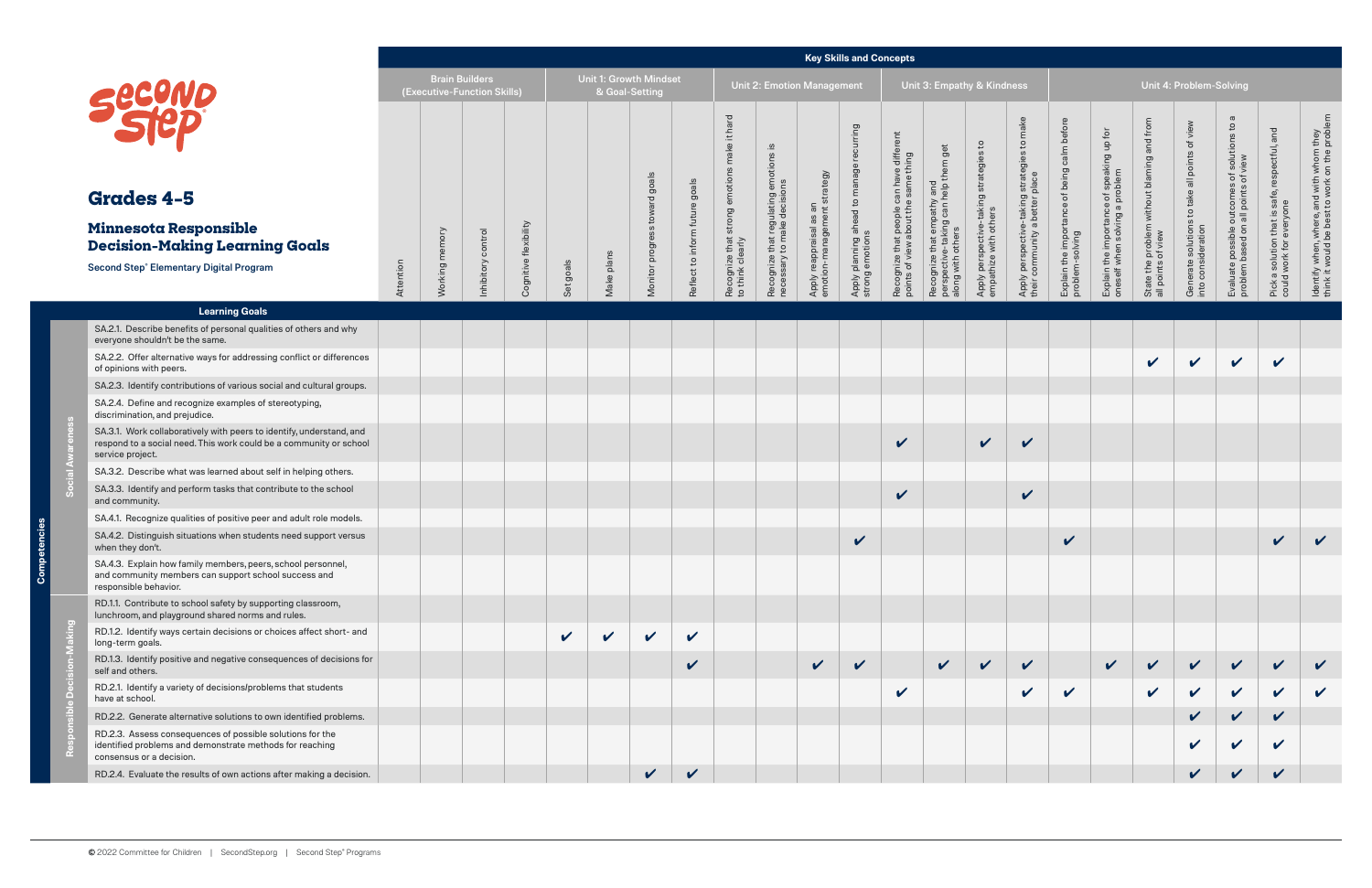## **Grades 6–8**

#### **Minnesota Responsible Decision-Making Learning Goals**

#### **Key Skills and Concepts**

| <u>sələc</u><br>5<br>5<br>5<br>١ |  |
|----------------------------------|--|
|                                  |  |

**Relationship Skills**

|                                                                                                                                                                           |                                                                             |                                                  |                                                        |                                                               |                                                                                   |                                                      |                                                               |                                                          |                                                                            |                                                                                                            | <b>Key Skills and Concepts</b>                                                                       |                                                                                    |                                                      |                                           |                                                                |                                   |                                                                                  |                                                  |                                 |                                                                     |
|---------------------------------------------------------------------------------------------------------------------------------------------------------------------------|-----------------------------------------------------------------------------|--------------------------------------------------|--------------------------------------------------------|---------------------------------------------------------------|-----------------------------------------------------------------------------------|------------------------------------------------------|---------------------------------------------------------------|----------------------------------------------------------|----------------------------------------------------------------------------|------------------------------------------------------------------------------------------------------------|------------------------------------------------------------------------------------------------------|------------------------------------------------------------------------------------|------------------------------------------------------|-------------------------------------------|----------------------------------------------------------------|-----------------------------------|----------------------------------------------------------------------------------|--------------------------------------------------|---------------------------------|---------------------------------------------------------------------|
|                                                                                                                                                                           |                                                                             |                                                  | Unit 1: Mindsets & Goals                               |                                                               |                                                                                   |                                                      |                                                               |                                                          |                                                                            | Unit 2: Recognizing Bullying & Harassment                                                                  |                                                                                                      |                                                                                    | Unit 3: Thoughts,<br><b>Emotions &amp; Decisions</b> |                                           |                                                                |                                   | <b>Unit 4: Managing Relationships</b>                                            | & Social Conflict                                |                                 |                                                                     |
| Secuve<br>Grades 6-8<br><b>Minnesota Responsible</b><br><b>Decision-Making Learning Goals</b><br>Second Step <sup>®</sup> Middle School Digital Program                   | common<br>are<br>Recognize that social challenges<br>and get better in time | Understand that the brain can<br>grow and change | Set personal goals and create plans to<br>achieve them | Determine how to adjust and persist after<br>making a mistake | Apply personal strengths to develop an<br>interest or get better at something new | Recognize common types of bullying<br>and harassment | Understand the negative impacts of bullying<br>and harassment | Determine the best upstander strategy<br>for a situation | Understand students' responsibility to create<br>a positive school climate | Recognize how social and environmental<br>factors contribute to bullying and harassment<br>in their school | Prepare to take action to disrupt<br>factors that contribute to bullying and<br>harassment at school | Understand how emotions influence<br>decision-making in positive and negative ways | Recognize and reframe unhelpful thoughts             | Recognize the signs of stress and anxiety | strategies<br>εm<br>and<br>ခွ<br>Apply stress-<br>emotion-mana | calate<br>Recognize how conflicts | the<br>৳<br>Describe the different perspectives<br>people involved in a conflict | proce<br>Apply the four-step conflict resolution | amends<br>Identify ways to make | unhealthy<br>and<br>Recognize the signs of healthy<br>relationships |
| <b>Learning Goals</b>                                                                                                                                                     |                                                                             |                                                  |                                                        |                                                               |                                                                                   |                                                      |                                                               |                                                          |                                                                            |                                                                                                            |                                                                                                      |                                                                                    |                                                      |                                           |                                                                |                                   |                                                                                  |                                                  |                                 |                                                                     |
| RS.1.1. Understand the different roles in a group, such as leader,<br>facilitator, and follower and how these roles contribute to failure or<br>success in group efforts. |                                                                             |                                                  |                                                        |                                                               |                                                                                   |                                                      |                                                               |                                                          |                                                                            |                                                                                                            |                                                                                                      |                                                                                    |                                                      |                                           |                                                                |                                   |                                                                                  |                                                  |                                 |                                                                     |
| RS.1.2. Monitor how facial expressions, body language, and tone<br>affect interactions.                                                                                   |                                                                             |                                                  |                                                        |                                                               |                                                                                   |                                                      |                                                               |                                                          |                                                                            |                                                                                                            |                                                                                                      |                                                                                    |                                                      |                                           |                                                                |                                   |                                                                                  |                                                  |                                 |                                                                     |
| RS.1.3. Students are able to respond with positive action steps<br>from feedback.                                                                                         |                                                                             |                                                  |                                                        |                                                               |                                                                                   |                                                      |                                                               |                                                          |                                                                            |                                                                                                            |                                                                                                      |                                                                                    |                                                      |                                           |                                                                |                                   | $\checkmark$                                                                     | $\checkmark$                                     | $\checkmark$                    |                                                                     |
| RS.1.4. Differentiate between passive, assertive, and aggressive<br>responses from others.                                                                                |                                                                             |                                                  |                                                        |                                                               |                                                                                   |                                                      |                                                               |                                                          |                                                                            |                                                                                                            |                                                                                                      |                                                                                    |                                                      |                                           |                                                                |                                   |                                                                                  |                                                  |                                 |                                                                     |
| RS.2.1. Demonstrate strategies for resisting negative peer pressure.                                                                                                      |                                                                             |                                                  |                                                        |                                                               |                                                                                   |                                                      |                                                               | $\checkmark$                                             | $\boldsymbol{\mathcal{U}}$                                                 |                                                                                                            | $\checkmark$                                                                                         |                                                                                    |                                                      |                                           |                                                                |                                   |                                                                                  |                                                  |                                 | $\checkmark$                                                        |
| RS.2.2. Identify and demonstrate ways to be involved in<br>constructive, prosocial activities with others.                                                                | $\checkmark$                                                                |                                                  |                                                        |                                                               |                                                                                   |                                                      |                                                               | V                                                        | V                                                                          |                                                                                                            | $\checkmark$                                                                                         |                                                                                    |                                                      |                                           |                                                                | $\checkmark$                      | $\checkmark$                                                                     | $\mathbf v$                                      | $\boldsymbol{\mathcal{U}}$      | $\checkmark$                                                        |
| RS.2.3. Understand the potential consequences of safe and unsafe<br>behaviors in relationships.                                                                           |                                                                             |                                                  |                                                        |                                                               |                                                                                   |                                                      |                                                               |                                                          |                                                                            |                                                                                                            |                                                                                                      |                                                                                    |                                                      |                                           |                                                                | $\checkmark$                      | $\checkmark$                                                                     | $\checkmark$                                     | $\checkmark$                    | $\checkmark$                                                        |
| RS.2.4. Demonstrate ability to develop relationships with peers that<br>are effective and supportive.                                                                     |                                                                             |                                                  |                                                        |                                                               |                                                                                   |                                                      |                                                               |                                                          |                                                                            |                                                                                                            |                                                                                                      |                                                                                    |                                                      |                                           |                                                                |                                   | V                                                                                | $\boldsymbol{\mathcal{U}}$                       | $\mathbf v$                     | $\checkmark$                                                        |
| RS.3.1. Reflect on own role in conflict.                                                                                                                                  |                                                                             |                                                  |                                                        |                                                               |                                                                                   |                                                      |                                                               |                                                          |                                                                            |                                                                                                            |                                                                                                      |                                                                                    |                                                      |                                           |                                                                |                                   | V                                                                                | V                                                | ✓                               |                                                                     |
| RS.3.2. Identify how all parties in conflict might get their needs<br>met-a win-win situation.                                                                            |                                                                             |                                                  |                                                        |                                                               |                                                                                   |                                                      |                                                               |                                                          |                                                                            |                                                                                                            |                                                                                                      |                                                                                    |                                                      |                                           |                                                                |                                   |                                                                                  | $\checkmark$                                     |                                 |                                                                     |
| RS.3.3. Apply conflict resolution skills to de-escalate, defuse, and<br>resolve differences.                                                                              |                                                                             |                                                  |                                                        |                                                               |                                                                                   |                                                      |                                                               |                                                          |                                                                            |                                                                                                            |                                                                                                      |                                                                                    |                                                      |                                           |                                                                | $\checkmark$                      | $\checkmark$                                                                     | $\checkmark$                                     | $\checkmark$                    |                                                                     |
| RS.3.4. Identify positive support people to seek out in a<br>conflict situation.                                                                                          |                                                                             |                                                  |                                                        |                                                               |                                                                                   |                                                      |                                                               |                                                          |                                                                            |                                                                                                            |                                                                                                      |                                                                                    |                                                      |                                           |                                                                |                                   |                                                                                  | $\checkmark$                                     |                                 | V                                                                   |
| S-A.1.1. Recognize the importance of complex emotions, such as an<br>indicator of a situation that needs attention.                                                       |                                                                             |                                                  |                                                        |                                                               |                                                                                   |                                                      |                                                               |                                                          |                                                                            |                                                                                                            |                                                                                                      | $\checkmark$                                                                       | V                                                    | $\checkmark$                              | $\boldsymbol{\mathsf{v}}$                                      |                                   |                                                                                  |                                                  |                                 |                                                                     |
| S-A.1.2. Analyze own emotional states that contribute to or detract<br>from own ability to problem-solve.                                                                 |                                                                             |                                                  |                                                        |                                                               |                                                                                   |                                                      |                                                               |                                                          |                                                                            |                                                                                                            |                                                                                                      | $\boldsymbol{\mathcal{U}}$                                                         | V                                                    | $\checkmark$                              | $\checkmark$                                                   | V                                 |                                                                                  |                                                  |                                 |                                                                     |
| S-A.1.3. Assess emotional reactions in different contexts, such as<br>face-to-face or through electronic communication.                                                   |                                                                             |                                                  |                                                        |                                                               |                                                                                   |                                                      |                                                               |                                                          |                                                                            | $\checkmark$                                                                                               |                                                                                                      |                                                                                    |                                                      |                                           |                                                                | $\boldsymbol{\mathcal{U}}$        |                                                                                  |                                                  |                                 |                                                                     |
| S-A.2.1. Self-reflect to recognize their strengths to meet a need<br>and/or address a challenge.                                                                          | $\checkmark$                                                                | $\checkmark$                                     | $\checkmark$                                           | $\checkmark$                                                  | $\checkmark$                                                                      |                                                      |                                                               |                                                          |                                                                            |                                                                                                            |                                                                                                      |                                                                                    |                                                      |                                           |                                                                |                                   |                                                                                  |                                                  |                                 |                                                                     |
| S-A.2.2. Analyze how own personal qualities and temperaments<br>influence choices and successes.                                                                          |                                                                             | V                                                | $\checkmark$                                           | $\checkmark$                                                  | $\checkmark$                                                                      |                                                      |                                                               |                                                          |                                                                            |                                                                                                            |                                                                                                      |                                                                                    |                                                      |                                           |                                                                |                                   |                                                                                  |                                                  |                                 |                                                                     |

|          | t t    |
|----------|--------|
|          | ŗ<br>ï |
|          |        |
|          |        |
|          |        |
| etencies |        |
|          |        |
|          |        |
|          |        |

| RS.3.2. Identify how all parties in conflict might get their needs<br>met-a win-win situation.                          |  |  |  |
|-------------------------------------------------------------------------------------------------------------------------|--|--|--|
| RS.3.3. Apply conflict resolution skills to de-escalate, defuse, and<br>resolve differences.                            |  |  |  |
| RS.3.4. Identify positive support people to seek out in a<br>conflict situation.                                        |  |  |  |
| S-A.1.1. Recognize the importance of complex emotions, such as an<br>indicator of a situation that needs attention.     |  |  |  |
| S-A.1.2. Analyze own emotional states that contribute to or detract<br>from own ability to problem-solve.               |  |  |  |
| S-A.1.3. Assess emotional reactions in different contexts, such as<br>face-to-face or through electronic communication. |  |  |  |
| S-A.2.1. Self-reflect to recognize their strengths to meet a need<br>and/or address a challenge.                        |  |  |  |
|                                                                                                                         |  |  |  |

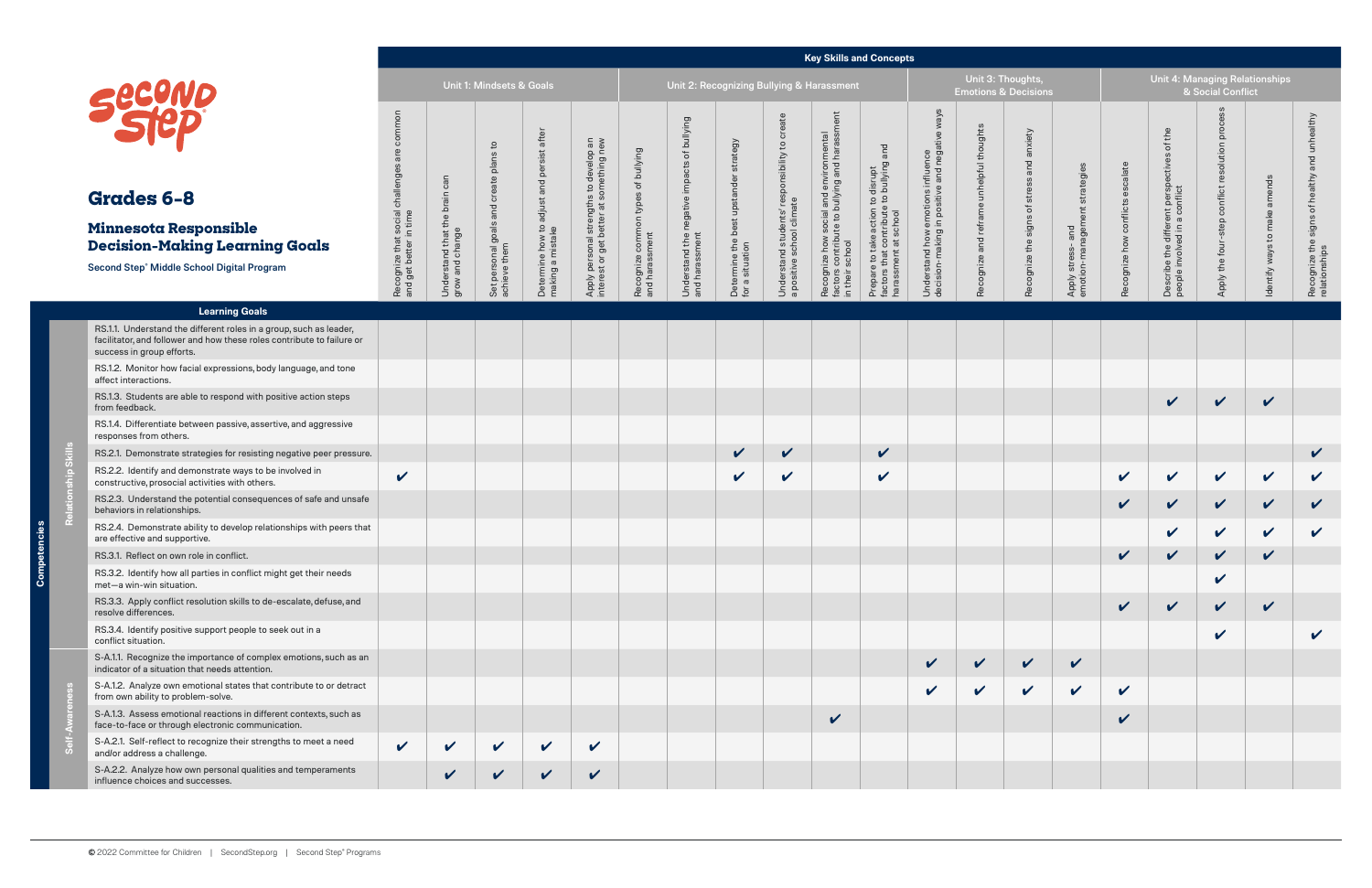# **Minnesota Responsible**

#### **Key Skills and Concepts**

|                                                                       |                                                  | <b>Unit 1: Mindsets &amp; Goals</b>                    |                                                                  |                                                                                      |                                                      |                                                               | Unit 2: Recognizing Bullying & Harassment                |                                                                            |                                                                                                            |                                                                                                      |                                                                                       | Unit 3: Tl<br><b>Emotions &amp;</b>      |
|-----------------------------------------------------------------------|--------------------------------------------------|--------------------------------------------------------|------------------------------------------------------------------|--------------------------------------------------------------------------------------|------------------------------------------------------|---------------------------------------------------------------|----------------------------------------------------------|----------------------------------------------------------------------------|------------------------------------------------------------------------------------------------------------|------------------------------------------------------------------------------------------------------|---------------------------------------------------------------------------------------|------------------------------------------|
| Recognize that social challenges are common<br>and get better in time | Understand that the brain can<br>grow and change | Set personal goals and create plans to<br>achieve them | adjust and persist after<br>Determine how to<br>making a mistake | Apply personal strengths to develop an<br>get better at something new<br>interest or | Recognize common types of bullying<br>and harassment | Understand the negative impacts of bullying<br>and harassment | Determine the best upstander strategy<br>for a situation | Understand students' responsibility to create<br>a positive school climate | factors contribute to bullying and harassment<br>Recognize how social and environmental<br>in their school | factors that contribute to bullying and<br>Prepare to take action to disrupt<br>harassment at school | in positive and negative ways<br>Understand how emotions influence<br>decision-making | Recognize and reframe unhelpful thoughts |
|                                                                       |                                                  |                                                        |                                                                  |                                                                                      |                                                      |                                                               |                                                          |                                                                            |                                                                                                            |                                                                                                      |                                                                                       |                                          |

**Competencies**

Competencies

|                                                                                                                                                      |                                                                                       |                                                     |                                                        |                                                                                        |                                                                                             |                                                      |                                                                    |                                                             |                                                                                      |                                                                                                               | <b>Key Skills and Concepts</b>                                                                                                      |                                                                                                       |                                                      |                                                    |                                                         |                                         |                                                                             |                                                           |                                 |                                                                               |
|------------------------------------------------------------------------------------------------------------------------------------------------------|---------------------------------------------------------------------------------------|-----------------------------------------------------|--------------------------------------------------------|----------------------------------------------------------------------------------------|---------------------------------------------------------------------------------------------|------------------------------------------------------|--------------------------------------------------------------------|-------------------------------------------------------------|--------------------------------------------------------------------------------------|---------------------------------------------------------------------------------------------------------------|-------------------------------------------------------------------------------------------------------------------------------------|-------------------------------------------------------------------------------------------------------|------------------------------------------------------|----------------------------------------------------|---------------------------------------------------------|-----------------------------------------|-----------------------------------------------------------------------------|-----------------------------------------------------------|---------------------------------|-------------------------------------------------------------------------------|
|                                                                                                                                                      |                                                                                       |                                                     | Unit 1: Mindsets & Goals                               |                                                                                        |                                                                                             |                                                      |                                                                    | Unit 2: Recognizing Bullying & Harassment                   |                                                                                      |                                                                                                               |                                                                                                                                     |                                                                                                       | Unit 3: Thoughts,<br><b>Emotions &amp; Decisions</b> |                                                    |                                                         |                                         | Unit 4: Managing Relationships                                              | & Social Conflict                                         |                                 |                                                                               |
| <b>Grades 6-8</b><br><b>Minnesota Responsible</b><br><b>Decision-Making Learning Goals</b><br>Second Step <sup>®</sup> Middle School Digital Program | common<br>ਛ<br><b>Illenges</b><br>Recognize that social cha<br>and get better in time | can<br>Understand that the brain<br>grow and change | Set personal goals and create plans to<br>achieve them | persist after<br>and<br>adjust<br>$\mathbf{c}$<br>Determine how to<br>making a mistake | strengths to develop an<br>better at something new<br>Apply personal s<br>interest or get b | Recognize common types of bullying<br>and harassment | negative impacts of bullying<br>Understand the n<br>and harassment | strategy<br>Determine the best upstander<br>for a situation | create<br>responsibility to<br>Understand students' res<br>a positive school climate | Recognize how social and environmental<br>factors contribute to bullying and harassr<br>$\overline{Q}$<br>sch | take action to disrupt<br>t contribute to bullying and<br>Prepare to take action<br>factors that contribute<br>harassment at school | ways<br>emotions influence<br>in positive and negative<br>how<br>king<br>Understand h<br>decision-mak | Recognize and reframe unhelpful thoughts             | anxiety<br>and<br>stress<br>Recognize the signs of | nent strategies<br>Apply stress- and<br>emotion-managen | calate<br>conflicts es<br>Recognize how | Describe the different perspectives of the<br>people involved in a conflict | proce<br>resolution<br>conflict<br>step<br>Apply the four | amends<br>Identify ways to make | unhealthy<br>and<br>healthy<br>đ<br>signs<br>Recognize the s<br>relationships |
|                                                                                                                                                      |                                                                                       |                                                     |                                                        |                                                                                        |                                                                                             |                                                      |                                                                    |                                                             |                                                                                      | their                                                                                                         |                                                                                                                                     |                                                                                                       |                                                      |                                                    |                                                         |                                         |                                                                             |                                                           |                                 |                                                                               |
| <b>Learning Goals</b>                                                                                                                                |                                                                                       |                                                     |                                                        |                                                                                        |                                                                                             |                                                      |                                                                    |                                                             |                                                                                      |                                                                                                               |                                                                                                                                     |                                                                                                       |                                                      |                                                    |                                                         |                                         |                                                                             |                                                           |                                 |                                                                               |
| S-A.2.3. Identify and enhance an individual affinity/interest group,<br>such as an extracurricular group or after-school group.                      |                                                                                       |                                                     |                                                        |                                                                                        |                                                                                             |                                                      |                                                                    |                                                             |                                                                                      |                                                                                                               |                                                                                                                                     |                                                                                                       |                                                      |                                                    |                                                         |                                         |                                                                             |                                                           |                                 |                                                                               |
| S-A.3.1. Demonstrate how to assert rights in a way that respects the<br>rights of others.                                                            |                                                                                       |                                                     |                                                        |                                                                                        |                                                                                             |                                                      |                                                                    | $\checkmark$                                                | $\checkmark$                                                                         |                                                                                                               | $\checkmark$                                                                                                                        |                                                                                                       |                                                      |                                                    |                                                         |                                         | $\mathbf v$                                                                 | $\checkmark$                                              | $\checkmark$                    |                                                                               |
| S-A.3.2. Analyze the short- and long-term outcomes of choices<br>and behavior.                                                                       |                                                                                       | $\checkmark$                                        | $\checkmark$                                           | $\checkmark$                                                                           | $\checkmark$                                                                                | $\mathbf v$                                          | $\mathbf v$                                                        |                                                             | $\checkmark$                                                                         |                                                                                                               |                                                                                                                                     | $\checkmark$                                                                                          | $\checkmark$                                         |                                                    |                                                         |                                         |                                                                             | $\checkmark$                                              | $\checkmark$                    |                                                                               |
| S-A.3.3. Identify areas of control one has over situations in life.                                                                                  |                                                                                       | $\checkmark$                                        | $\checkmark$                                           | $\checkmark$                                                                           | $\checkmark$                                                                                |                                                      |                                                                    | $\checkmark$                                                | $\checkmark$                                                                         |                                                                                                               | $\checkmark$                                                                                                                        |                                                                                                       |                                                      | $\checkmark$                                       |                                                         |                                         |                                                                             |                                                           |                                 |                                                                               |
| S-A.3.4. Define own responsibility for the outcomes of safe, risky, or<br>harmful behaviors.                                                         |                                                                                       |                                                     |                                                        |                                                                                        |                                                                                             |                                                      |                                                                    |                                                             | $\checkmark$                                                                         |                                                                                                               |                                                                                                                                     |                                                                                                       |                                                      |                                                    |                                                         |                                         |                                                                             |                                                           |                                 |                                                                               |
| S-M.1.1. Apply strategies to manage stress.                                                                                                          |                                                                                       |                                                     |                                                        |                                                                                        |                                                                                             |                                                      |                                                                    |                                                             |                                                                                      |                                                                                                               |                                                                                                                                     |                                                                                                       |                                                      |                                                    | $\checkmark$                                            |                                         |                                                                             |                                                           |                                 |                                                                               |
| S-M.1.2. Reflect on the positive and negative consequences of<br>expressing emotions in different situations and contexts.                           |                                                                                       |                                                     |                                                        |                                                                                        |                                                                                             |                                                      |                                                                    |                                                             |                                                                                      |                                                                                                               |                                                                                                                                     | $\checkmark$                                                                                          |                                                      |                                                    | V                                                       | $\checkmark$                            |                                                                             |                                                           |                                 |                                                                               |
| S-M.1.3. Evaluate the role attitudes play in being successful.                                                                                       |                                                                                       |                                                     |                                                        |                                                                                        |                                                                                             |                                                      |                                                                    |                                                             |                                                                                      |                                                                                                               |                                                                                                                                     |                                                                                                       |                                                      |                                                    |                                                         |                                         |                                                                             |                                                           |                                 |                                                                               |
| S-M.1.4. Evaluate how ethical values such as honesty, respect, and<br>integrity contribute to lifelong success and relationship building.            |                                                                                       |                                                     |                                                        |                                                                                        |                                                                                             |                                                      |                                                                    |                                                             |                                                                                      |                                                                                                               |                                                                                                                                     |                                                                                                       |                                                      |                                                    |                                                         |                                         |                                                                             |                                                           |                                 |                                                                               |
| S-M.1.5. Apply strategies to motivate successful performance<br>(perseverance).                                                                      |                                                                                       |                                                     | $\mathbf{z}$                                           | $\mathcal{L}$                                                                          | $\checkmark$                                                                                |                                                      |                                                                    |                                                             |                                                                                      |                                                                                                               |                                                                                                                                     |                                                                                                       |                                                      |                                                    |                                                         |                                         |                                                                             |                                                           |                                 |                                                                               |
| S-M.2.1. Connect goal-setting skills to academic, personal, and<br>civic success.                                                                    |                                                                                       |                                                     | V                                                      | $\checkmark$                                                                           | $\checkmark$                                                                                |                                                      |                                                                    |                                                             |                                                                                      |                                                                                                               |                                                                                                                                     |                                                                                                       |                                                      |                                                    |                                                         |                                         |                                                                             |                                                           |                                 |                                                                               |
| S-M.2.2. Monitor progress toward goals and adjust<br>steps as needed.                                                                                |                                                                                       |                                                     | V                                                      | $\checkmark$                                                                           | $\checkmark$                                                                                |                                                      |                                                                    |                                                             |                                                                                      |                                                                                                               |                                                                                                                                     |                                                                                                       |                                                      |                                                    |                                                         |                                         |                                                                             |                                                           |                                 |                                                                               |
| S-M.2.3. Demonstrate the ability to balance and prioritize<br>multiple goals.                                                                        |                                                                                       |                                                     | $\checkmark$                                           |                                                                                        |                                                                                             |                                                      |                                                                    |                                                             |                                                                                      |                                                                                                               |                                                                                                                                     |                                                                                                       |                                                      |                                                    |                                                         |                                         |                                                                             |                                                           |                                 |                                                                               |
| S-M.2.4. Utilize internal and external resources to help<br>achieve goals.                                                                           |                                                                                       |                                                     | V                                                      |                                                                                        | $\checkmark$                                                                                |                                                      |                                                                    |                                                             |                                                                                      |                                                                                                               |                                                                                                                                     |                                                                                                       |                                                      |                                                    |                                                         |                                         |                                                                             |                                                           |                                 |                                                                               |
| S-M.2.5. Demonstrate the ability to filter feedback from<br>adults and peers.                                                                        |                                                                                       |                                                     |                                                        |                                                                                        |                                                                                             |                                                      |                                                                    |                                                             |                                                                                      |                                                                                                               |                                                                                                                                     |                                                                                                       |                                                      |                                                    |                                                         | $\checkmark$                            | $\checkmark$                                                                | $\checkmark$                                              | $\checkmark$                    |                                                                               |
| SA.1.1. Analyze how own behavior affects the emotions of others and<br>determine ways to adjust accordingly.                                         |                                                                                       |                                                     |                                                        |                                                                                        |                                                                                             |                                                      |                                                                    |                                                             |                                                                                      |                                                                                                               |                                                                                                                                     |                                                                                                       |                                                      |                                                    |                                                         | $\checkmark$                            | $\checkmark$                                                                | $\checkmark$                                              | $\checkmark$                    |                                                                               |
| SA.1.2. Summarize another's point of view.                                                                                                           |                                                                                       |                                                     |                                                        |                                                                                        |                                                                                             |                                                      |                                                                    |                                                             |                                                                                      |                                                                                                               |                                                                                                                                     |                                                                                                       |                                                      |                                                    |                                                         |                                         | $\checkmark$                                                                | $\checkmark$                                              | $\checkmark$                    |                                                                               |
| SA.1.3. Predict others' feelings and perspectives in a variety<br>of situations.                                                                     |                                                                                       |                                                     |                                                        |                                                                                        |                                                                                             | $\checkmark$                                         | $\checkmark$                                                       |                                                             |                                                                                      |                                                                                                               |                                                                                                                                     |                                                                                                       |                                                      |                                                    |                                                         | $\mathbf{v}$                            | V                                                                           | $\checkmark$                                              | $\checkmark$                    |                                                                               |
| SA.1.4. Recognize the factors that affect how they are<br>perceived by others.                                                                       |                                                                                       |                                                     |                                                        |                                                                                        |                                                                                             |                                                      |                                                                    |                                                             |                                                                                      |                                                                                                               |                                                                                                                                     |                                                                                                       |                                                      |                                                    |                                                         |                                         |                                                                             |                                                           |                                 |                                                                               |